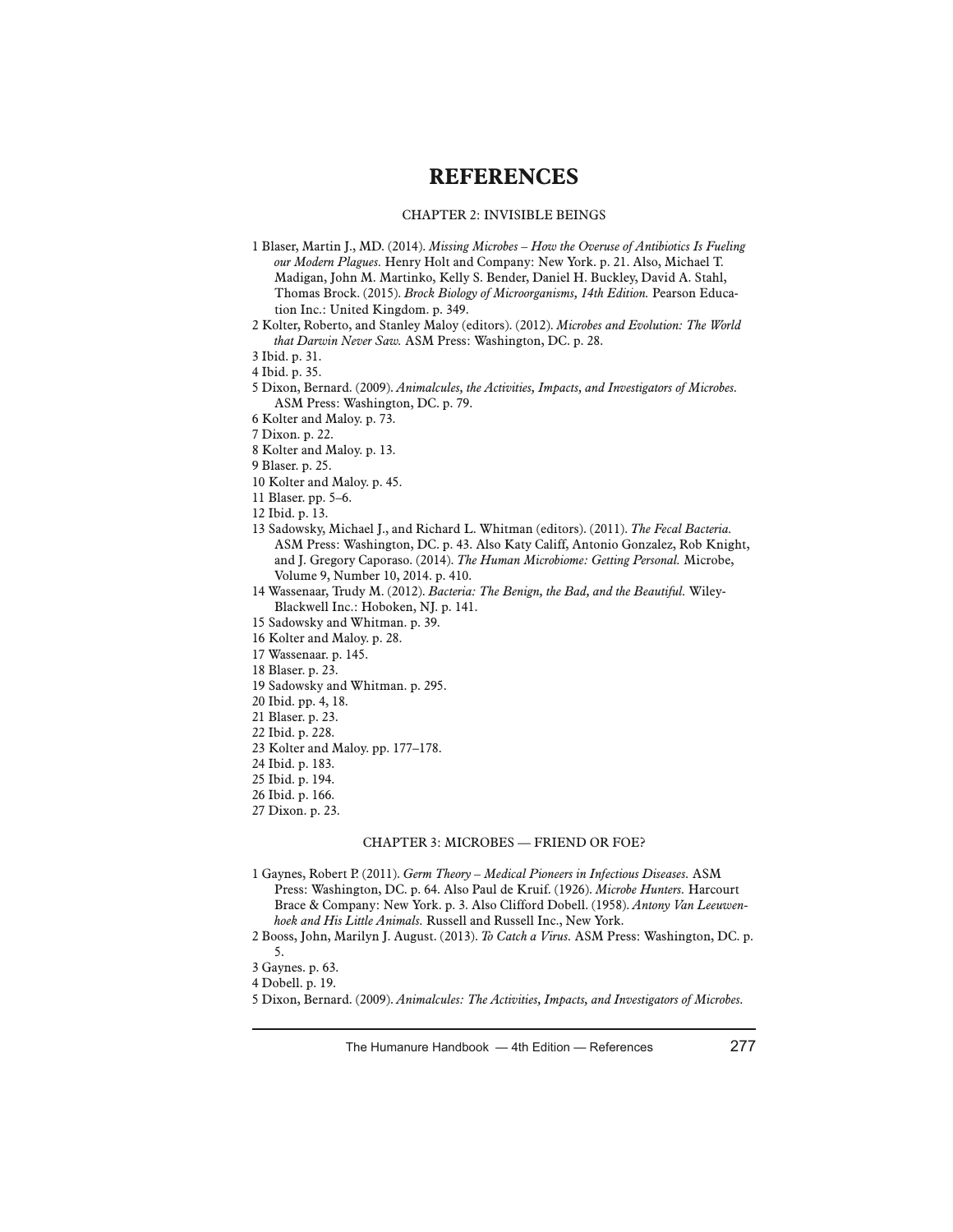ASM Press: Washington, DC. p. 202.

- 6 Gaynes. p. 150.
- 7 Rosenberg, Charles E. (1962). *The Cholera Years.* University of Chicago Press: Chicago. pp. 66, 152.

8 Ibid. p. 98.

9 Ibid. p. 75.

- 10 Ibid. p. 152.
- 11 Ibid. p. 44.
- 12 Ibid. p. 193. Also John Snow, MD. (1849, 1855 [2nd ed.]). *On the Mode of Communication of Cholera.* John Churchill: London.
- 13 https://en.wikipedia.org/wiki/John\_Snow.
- 14 Rosenberg. p. 3.
- 15 Klein, E., and H. Gibbes. (1885). *An Inquiry into the Etiology of Asiatic Cholera.* Also John Chapman, MD. (1885). *Cholera Curable: a Demonstration of the Causes, Non-contagiousness, and Successful Treatment of the Disease.*
- 16 Dubos, Rene. (1959). *Mirage of Health, Utopias, Progress, and Biological Change.* Harper and Brothers: New York. p. 105.
- 17 Rosenberg. p. 184.
- 18 Gaynes. p. 300.

#### CHAPTER 4: WAR ON MICROBES

- 1 Gaynes, Robert P. (2011). *Germ Theory Medical Pioneers in Infectious Diseases.* ASM Press: Washington, DC. pp. 272–291.
- 2 Kolter, Roberto, and Stanley Maloy (editors). (2012). *Microbes and Evolution, The World that Darwin Never Saw.* ASM Press: Washington, DC. p. 46.
- 3 Klein, Eili Y., Thomas P. Van Boeckel, Elena M. Martinez, Suraj Pant, Sumanth Gandra, Simon A. Levin, Herman Goossens, and Ramanan Laxminarayan. (2018). *Global Increase and Geographic Convergence in Antibiotic Consumption Between 2000 and 2015.* PNAS April 10, 2018, 115 (15): E3463–E3470. https://doi.org/10.1073/pnas.1717295115.
- 4 Blaser, Martin J., MD. (2014). *Missing Microbes How the Overuse of Antibiotics Is Fueling our Modern Plagues.* Henry Holt and Company: New York. p. 233.
- 5 Food and Drug Administration. *2015 Summary Report on Antimicrobials Sold or Distributed for Use in Food-Producing Animals.* (2016). http://www.fda.gov/downloads/ForIndustry/UserFees/ AnimalDrugUserFeeActADUFA/UCM534243.pdf.
- 6 McKenna, Maryn. (2018). *The Hidden Link Between Farm Antibiotics and Human Illness.* Wired. September 7, 2018.
- 7 Blaser. pp. 70–71.
- 8 Centers for Disease Control and Prevention. *Outpatient Antibiotic Prescriptions—United States, 2014.* https://www.cdc.gov/antibiotic-use/community/pdfs/Annual-ReportSummary\_2014.pdf.
- 9 *Trends in US Antibiotic Use New Data Needed to Improve Prescribing, Combat Threat of Antibiotic Resistance.* Issue Brief, March 22, 2017. PewTrusts.org. Also J. L. Schoeck, C. A. Ruh, J. A. Sellick Jr., M. C. Ott, A. Mattappallil, and K. A. Mergenhagen. (2015). *Outpatient Treatment for Upper Respiratory Tract Infections: An Evaluation of Factors Associated with Antibiotic Misuse.* Antimicrobial Agents and Chemotherapy. Doi:10.1128/AAC.00652-15.

<sup>10</sup> Blaser. p. 202.

<sup>11</sup> Ibid. p. 100.

<sup>12</sup> Ibid. p. 85.

<sup>13</sup> Kolter and Maloy. p. 57.

<sup>14</sup> Ibid. p. 60.

<sup>15</sup> Ibid. p. 116.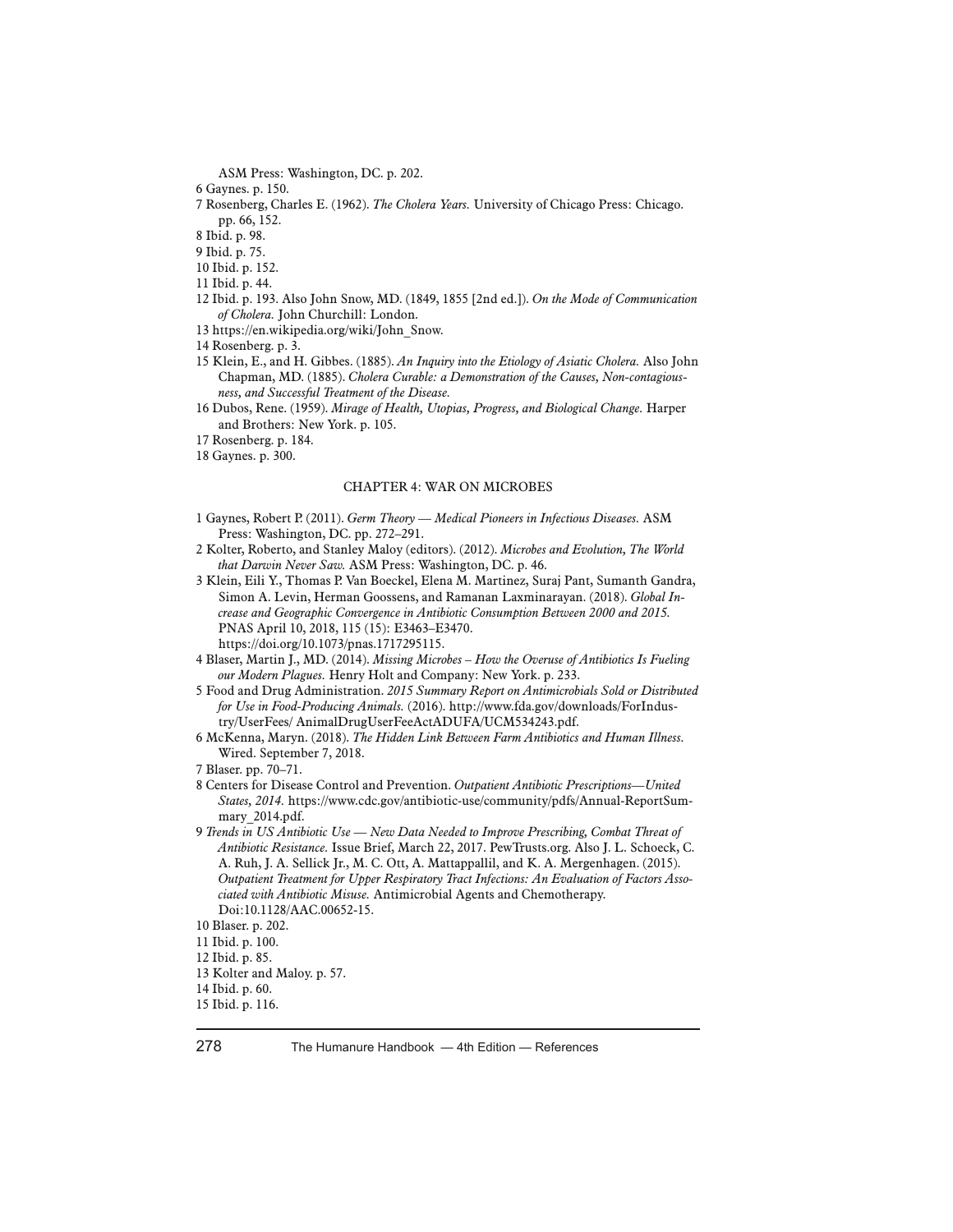16 Ibid. p. 51.

- 17 Gaynes. p. 312. Also The Guardian, Mon, 27 Feb 2017: The World Health Organization (WHO) has published a list of the 12 bacteria that pose the greatest threat to human health because they are resistant to antibiotics. Also http://www.who.int/newsroom/detail/27-02-2017-who-publishes-list-of-bacteria-for-which-new-antibiotics-areurgently-needed.
- 18 https://www.cdc.gov/drugresistance/index.html

[https://www.cdc.gov/drugresistance/threat-report-2013/pdf/ar-threats-2013-508.pdf]. 19 Blaser. p. 85.

- 20 Gaynes. p. 315.
- 21 James, John T., PhD. (2013). *A New, Evidence-based Estimate of Patient Harms Associated with Hospital Care.* Journal of Patient Safety: September 2013, Volume 9, Issue 3. pp. 122–128. https://www.hopkinsmedicine.org/news/media/releases/study\_suggests\_medical errors now third leading cause of death in the us.
- 22 Sadowsky, Michael J., and Richard L. Whitman (editors). (2011). *The Fecal Bacteria.* ASM Press: Washington, DC. p. 55.
- 23 Blaser. Just read the entire book. Also Shannon Weiman. (2014). *Bugs as Drugs: Bacteria as Therapeutics against Diseases.* Microbe, Volume 9, Number 11, November 2014. p. 437 (regarding osteoporosis and autoimmune conditions). Also H. Zhang, X. Liao, J. B. Sparks, and X. M. Luo. (2014). *Dynamics of Gut Microbiota in Autoimmune Lupus.* Applied and Environmental Microbiology Online. 10.1128/AEM.02676-14.

- 25 Potera, Carol. (2014). *Probiotic Heals Leaky Guts in Mice, Improving Autism-Like Symptoms.* Microbe, Volume 9, Number 4, 2014.
- 26 Blaser. p. 190.
- 27 Ibid. p. 10.
- 28 https://www.nbcnews.com/health/health-news/america-s-obesity-epidemic-reachesrecord-high-new-report-says-n810231.
- 29 Sadowsky and Whitman. p. 49.
- 30 Ibid. p. 48.
- 31 Blaser. p. 134.
- 32 Ibid. p. 26.
- 33 Ibid. p. 93.
- 34 Ibid. p. 236.
- 35 Ibid. p. 29.
- 36 Sadowsky and Whitman. p. 50.
- 37 Ibid. p. 81.
- 38 Blaser. pp. 212–213. Also Sadowsky and Whitman. p. 50.

# CHAPTER 5: THERMOPHILES

- 1 Morita, Richard Y. (1975). *Psychrophilic Bacteria.* Bacteriological Reviews, June 1975, Vol. 39, No. 2, pp. 144-167. American Society for Microbiology. Department of Microbiology and School of Oceanography: Oregon State University, Corvallis, Oregon. p. 144.
- 2 Zeigler, Daniel R. (2014). *The Geobacillus Paradox: Why Is a Thermophilic Bacterial Genus so Prevalent on a Mesophilic Planet?* Microbiology 160, 1–11. p. 1. Also Michael T. Madigan, John M. Martinko, Kelly S. Bender, Daniel H. Buckley, David A. Stahl, Thomas Brock. (2015). *Brock Biology of Microorganisms, 14th Edition.* Pearson Education Inc.: UK. p. 160.
- 3 Rogers, L. A., D. Sc., and W. C. Frazier, Ph. D. (1930). *Significance of Thermophilic Bacteria in Pasteurized Milk.* American Journal of Public Health. The Nation's Health, Vol. XII, No.8., August 1930. p. 816.

<sup>24</sup> Blaser. p. 190.

<sup>4</sup> Zeigler. p. 1.

<sup>5</sup> Ibid. p. 1.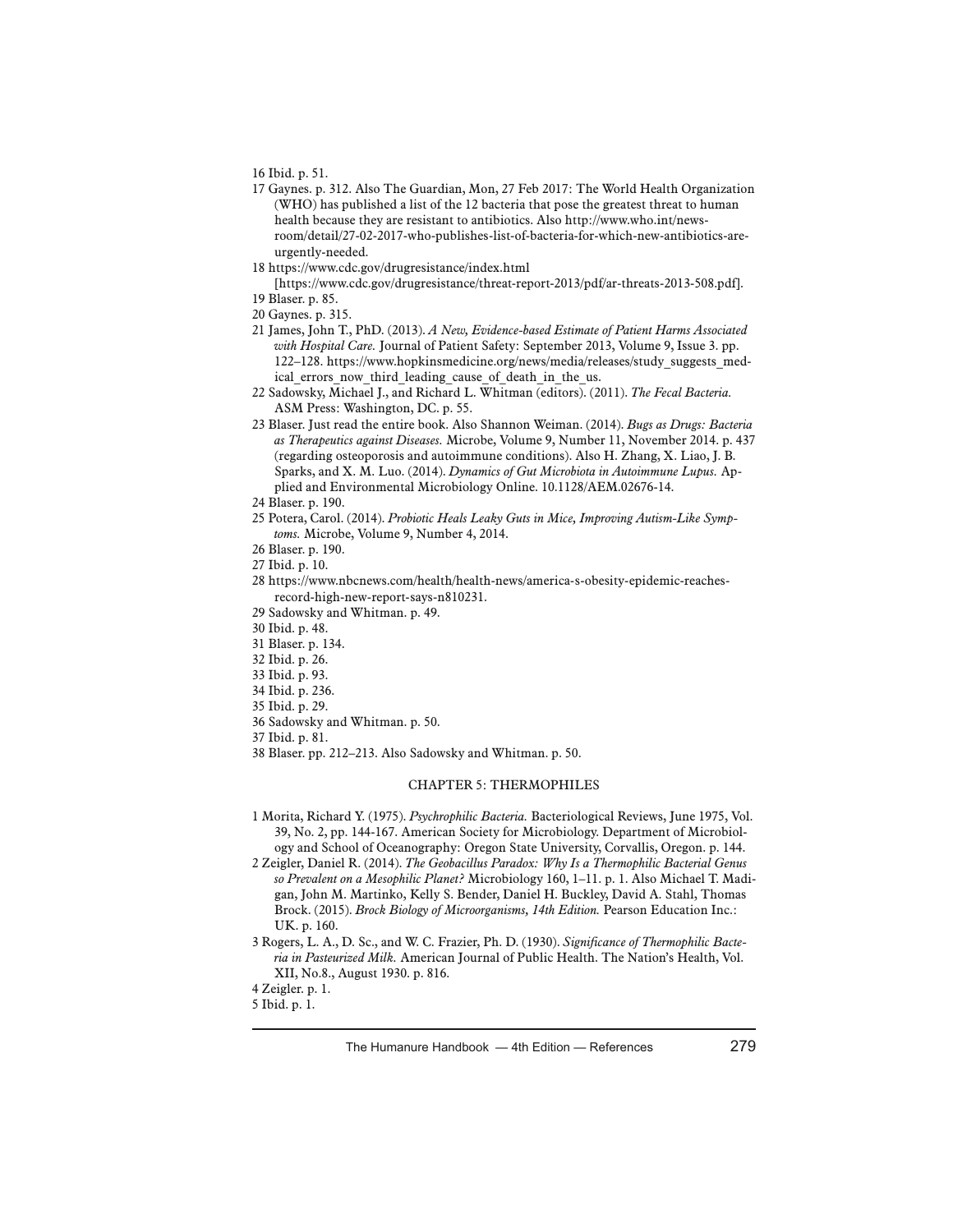6 Ibid. p. 2.

- 7 Morrison, Lethe E., and Fred W. Tanner. (1921). *Studies on Thermophilic Bacteria: Aerobic Thermophilic Bacteria from Water.* Department of Bacteriology, University of Illinois Urbana. November 26, 1921. p. 343.
- 8 Ibid. p. 344
- 9 Zeigler. pp. 2, 7.
- 10 Madigan, Martinko, Bender, Buckley, Stahl, Brock. p. 55.
- 11 Zeigler. p. 7.
- 12 Saggu, Gagandeep Singh, Shilpi Kaushik, and Kanchan Soni. (2012). *Study and Characterization of Thermophilic Bacteria.* Lambert Academic Publishing. p. 17. Also Madigan, Martinko, Bender, Buckley, Stahl, Brock. p. 350. Also Nicholas Wade. (1996). *Universal Ancestor.* The New York Times, as seen in the Pittsburgh Post-Gazette, Monday, August 26, 1996. p. A-8.
- 13 Zeigler. pp. 5–6. Also Brent G. Christner. (2012). *Cloudy with a Chance of Microbes*. Microbe. February 2012. p. 70. Also Pierre Amato. (2012). *Clouds Provide Atmospheric Oases for Microbes.* Microbe. Volume 7, Number 3, March 2012. p. 119.

### CHAPTER 6: DEEP SHIT

1Rodale, J. I. (1946). *Pay Dirt.* Devon-Adair Co.: New York. p. vi.

- 2 King, F. H. (1911). *Farmers of Forty Centuries.* Rodale Press: Emmaus, PA.
- 3 Ibid. pp. 193, 196–197.
- 4 Winblad, Uno, Mayling Simpson-Hébert, Paul Calvert, Peter Morgan, Arno Rosemarin, Ron Sawyer, Jun Xiao. (2004). *Ecological Sanitation.* 2004, revised edition. Stockholm Environment Institute: Stockholm. pp. 73–74.
- 5 King. p. 194.
- 6 Ibid. p. 10.
- 7 Ibid. p. 19.
- 8 Ibid. p. 199.
- 9 White, A. D. (1955). *The Warfare of Science with Theology.* George Braziller: New York. pp. 68, 70.
- 10 Ibid. p. 69.
- 11 Ibid. p. 71.
- 12 Ibid. p. 73.
- 13 Ibid. pp. 76–77.
- 14 Ibid. p. 84.
- 15 Ibid. p. 85.
- 16 Reyburn, Wallace. (1989). *Flushed with Pride The Story of Thomas Crapper.* Pavilion Books Limited: London. pp. 24–25.
- 17 Seaman, L. C. B. (1973). *Victorian England.* Methuan & Co.: London. pp. 48–56.
- 18 Shuval, Hillel I., Charles G. Gunnerson, DeAnne S. Julius. (1981). *Night-soil Composting. Appropriate Technology for Water Supply and Sanitation*; Vol. 10. Washington, DC: The World Bank. http://documents.worldbank.org/curated/en/145651468764132414/Nightsoil-composting.
- 19 Winblad, Uno, and Wen Kilama. (1985). *Sanitation Without Water.* Macmillan Education Ltd.: London and Basingstoke. p. 12.
- 20 Edmonds, Richard Louis. (1994). *Patterns of China's Lost Harmony A Survey of the Country's Environmental Degradation and Protection.* Routledge: London and New York. pp. 9, 132, 137, 142, 146, 156.
- 21 Harris, Briony. *China Cut Fertilizer Use and Still Increased Crop Yields. This Is How They Did It.* (2018). World Economic Forum. https://www.weforum.org/agenda/2018/03/thisis-how-china-cut-fertilizer-use-and-boosted-crop-yields/.
- 22 Kahrl, F., L. Yunju, D. Roland-Holst, X. Jianchu, and D. Zilberman. 2010. *Toward Sustainable Use of Nitrogen Fertilizers in China.* ARE Update 14(2):5-7. University of Cali-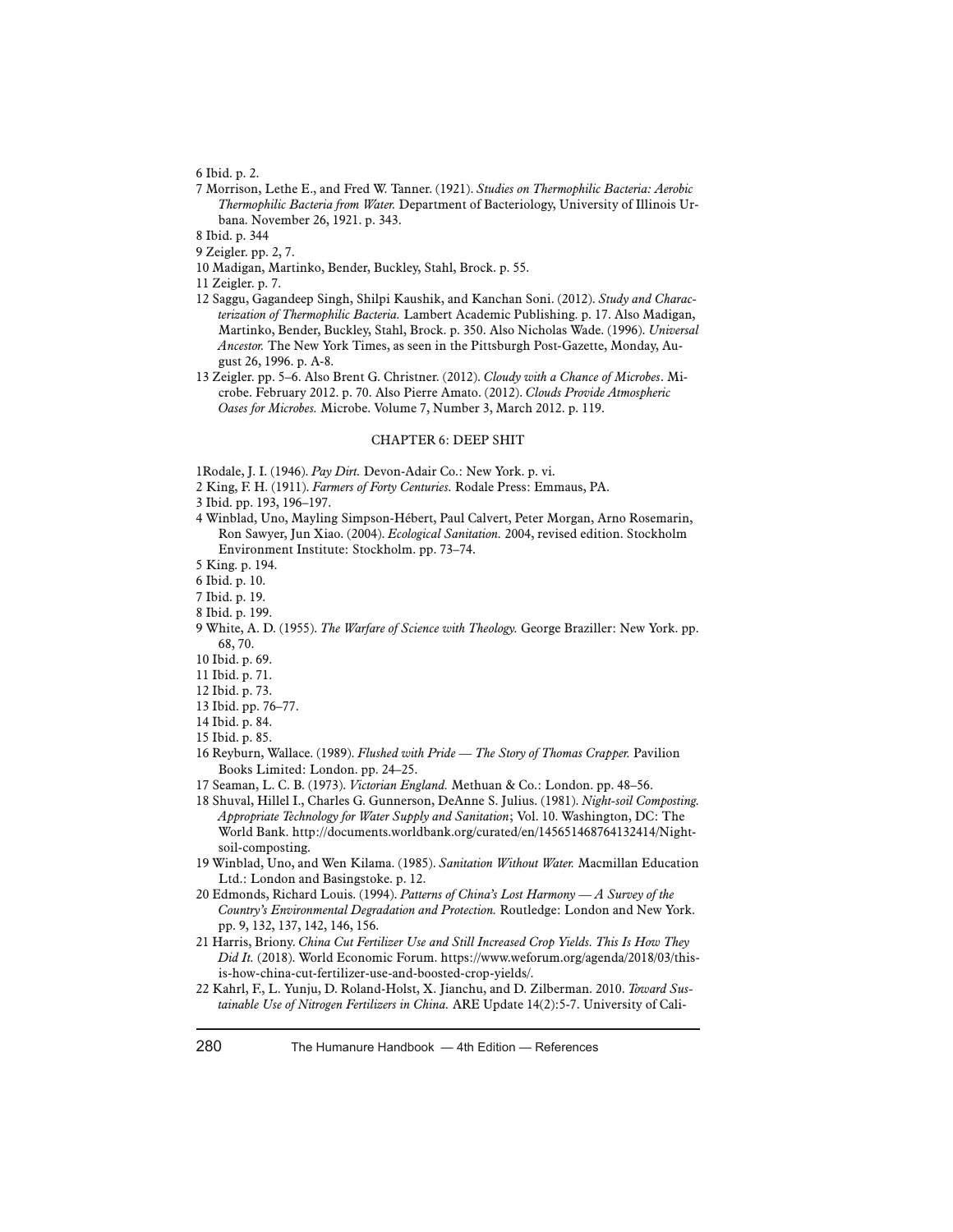fornia Giannini Foundation of Agricultural Economics.

- 23 National Academy of Sciences Global Health and Education Foundation, 2007. *Pollution in China.*
- 24 Webber, Prof. Michael. (2017). *Tackling China's Water Pollution.* Governance Water Quality. October 9th, 2017. University of Melbourne, Australia. http://www.globalwaterforum.org/2017/10/09/tackling-chinas-water-pollution/.
- 25 Deng Tingting. (2017). *In China, the Water You Drink Is as Dangerous as the Air You Breathe.* https://www.theguardian.com/global-development-professionalsnetwork/2017/jun/02/china-water-dangerous-pollution-greenpeace.
- 26 Hoitink, Harry A. J. et al. (1997). *Suppression of Root and Foliar Diseases Induced by Composts.* As seen in the 1997 Organic Recovery and Biological Treatment Proceedings, Stentiford, E. I. (ed.). International Conference, Harrogate, United Kingdom. 3–5 September 1997. p. 97.
- 27 Pokharel, Krishna, and Preetika Rana. *Troubled Waters.* The Wall Street Journal, October 21–22, 2017. p. C1.
- 28 78% of sewage generated in India remains untreated. (Analysis and reporting by Centre for Science and Environment and *Down To Earth* magazine reveal how Indian cities are disposing of excreta in an unsafe manner.) By DTE Staff. Last Updated: Wednesday 06 April 2016. https://www.downtoearth.org.in/news/waste/-78-of-sewage-generated-in-india-remains-untreated--53444.
- 29 37,000 Million Litres of Sewage Flows into Rivers Daily. Read more at: http://timesofindia.indiatimes.com/articleshow/46657415.cms.
- 30 Chaturvedi, Anurag. *Water & Sanitation Fixing India's Sewage Problem.* Stanford University. https://ssir.org/articles/entry/fixing\_indias\_sewage\_problem.
- 31 Wastewater treatment facilities in the United States process approximately 34 billion gallons of wastewater every day. https://www.epa.gov/nutrientpollution/sources-andsolutions-wastewater.
- 32 https://www.americanrivers.org/threats-solutions/clean-water/sewage-pollution/.
- 33 https://www.theatlantic.com/technology/archive/2015/09/americas-sewage-crisis-publichealth/405541/.
- 34 Drayna, Patrick, Sandra L. McLellan, Pippa Simpson, Shun-Hwa Li, and Marc H. Gorelick. *Association between Rainfall and Pediatric Emergency Department Visits for Acute Gastrointestinal Illness.* (2010). https://doi.org/10.1289/ehp.0901671.
- 35 Pandey, Kundan. *Shit, it's Profitable.* (2015). Last Updated: Thursday 11 June 2015. https://www.downtoearth.org.in/coverage/shit-its-profitable-47389.

## CHAPTER 7: A DAY IN THE LIFE OF A TURD

- 1 Executive Summary: Sustainable Development Goal 6 Synthesis Report 2018 on Water and Sanitation. United Nations (2018).
- 2 Moeller, Dade W. (2005). *Environmental Health, 3rd Edition.* Harvard University Press: Cambridge, MA. pp. 189–190.
- 3 Onsite Wastewater Treatment Systems Manual. EPA/625/R-00/008, February 2002. Office of Water and Office of Research and Development, US Environmental Protection Agency: Washington, DC.
- 4 Manci, K. *Septic Tank Soil Absorption Systems.* Agricultural Engineering Fact Sheet SW-44. Penn State College of Agriculture Cooperative Extension, University Park, PA.
- 5 Manci, K. *Mound Systems for Wastewater Treatment.* SW-43. Penn State College of Agriculture Cooperative Extension, University Park, PA.
- 6 Stewart, John G. (1990). *Drinking Water Hazards: How to Know if There Are Toxic Chemicals in Your Water and What to Do if There Are.* Envirographics: Hiram, OH. pp. 177– 178.

<sup>7</sup> Ibid. pp. 177–178.

<sup>8</sup> Mohamed, R.. (2009). *Why Households in the United States Do Not Maintain Their Septic*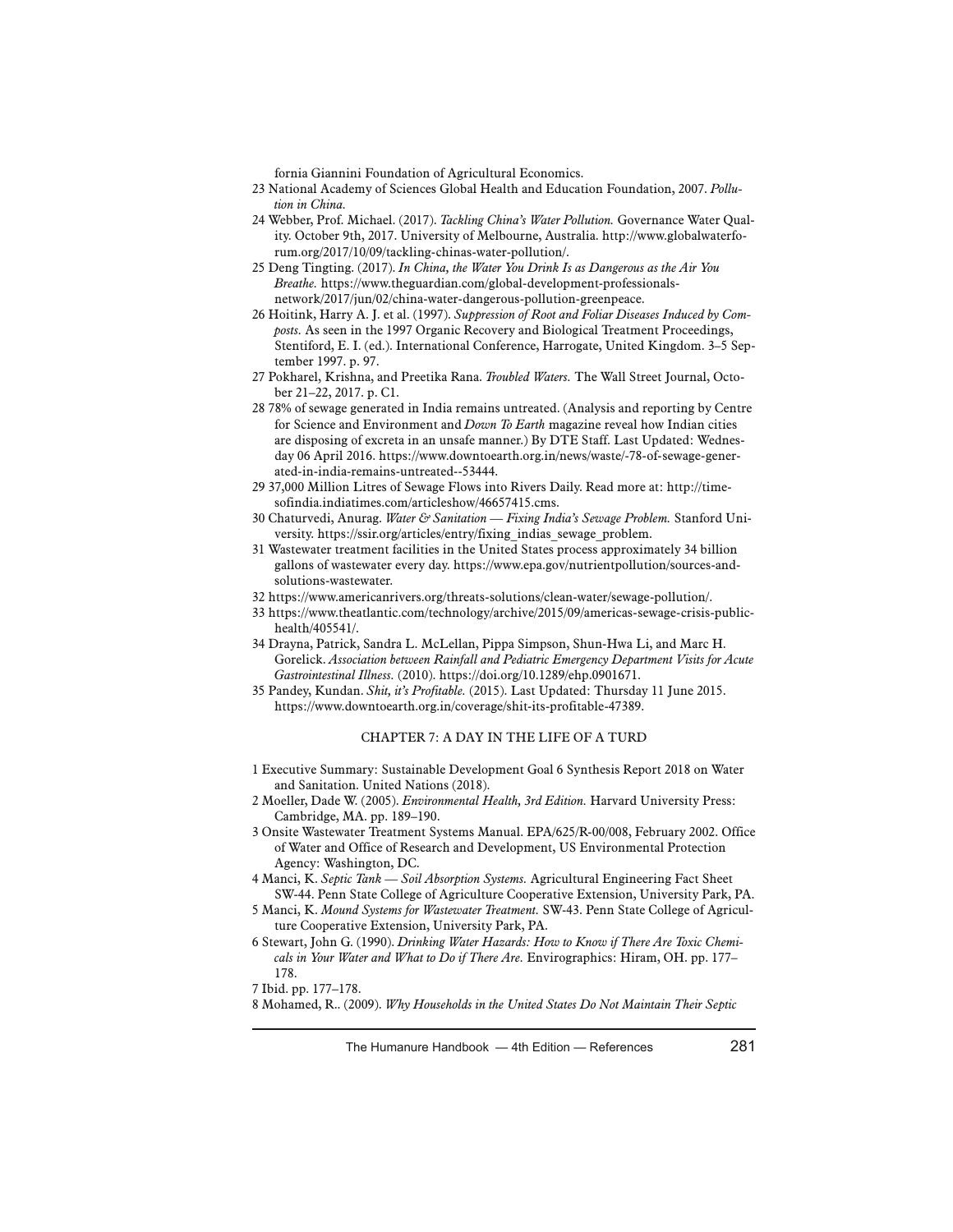*Systems and Why State-Led Regulations Are Necessary: Explanations from Public Goods Theory.* Int. J. Sus. Dev. Plann. Vol. 4, No. 2 (2009). pp. 41–55.

- 10 Environment Reporter. 2/28/92. The Bureau of National Affairs, Inc., Washington, DC. pp. 2441–2442.
- 11 US EPA. (2016). Clean Watersheds Needs Survey 2012—Report to Congress.
- 12 US EPA. (2002). The Clean Water and Drinking Water Infrastructure Gap Analysis.
- 13 Center for Sustainable Systems. (2018). US Wastewater Treatment Factsheet. Pub. No. CSS04-14. August 2018. University of Michigan: Ann Arbor.
- 14 *Failure to Act—The Economic Impact of Current Investment Trends in Water and Wastewater Treatment Infrastructure.* (2013). The American Society of Civil Engineers.
- 15 US Environmental Protection Agency. 2018. National Summary of State Information: Assessed Waters of United States.
- 16 Gray, N. F. (1990). *Activated Sludge Theory and Practice.* Oxford University Press: New York. p. 125.
- 17 https://www.epa.gov/biosolids/frequent-questions-about-biosolids. Also Timothy E. Seiple, Andre M. Coleman, Richard L. Skaggs. (2017). *Municipal Wastewater Sludge as a Sustainable Bioresource in the United States.* Journal of Environmental Management 197 (2017). pp. 673–680.
- 18 *A National Biosolids Regulation, Quality, End Use, and Disposal Survey Final Report.* July 20, 2007. Northeast Biosolids and Residual Association: Tamworth, NH.
- 19 http://www.nyc.gov/html/dep/html/wastewater/biohome.shtml.
- 20 2017 Potable Reuse Compendium. US EPA.
- 21 Press Release. (2013). *UN: Rising Reuse of Wastewater in Forecast but World Lacks Data on "Massive Potential Resource."* United Nations University: Tokyo. https://unu.edu/media-relations/releases/rising-reuse-of-wastewater-in-forecast-butworld-lacks-data.html.
- 22 Wastewater Report 2018: The Reuse Opportunity. The International Water Association.
- 23 UNEP 2016. A Snapshot of the World's Water Quality: Towards a Global Assessment. United Nations Environment Programme: Nairobi, Kenya. 162 pp.
- 24 2017 Potable Reuse Compendium. US EPA.
- 25 https://www.washingtonpost.com/news/wonk/wp/2015/01/26/youre-going-to-have-tospare-more-than-a-square-toilet-paper-is-shrinking.
- 26 https://www.betterplanetpaper.com/selah/Paper-Awareness.
- 27 Pickford, John (1995). *Low-Cost Sanitation—A Survey of Practical Experience.* IT Publications: London. p. 96.
- 28 US EPA (1996). *Wastewater Treatment: Alternatives to Septic Systems (Guidance Document).*  EPA/909-K-96-001. US Environmental Protection Agency, Region 9, Drinking Water Program (W-6-3). p. 16–19. Also US EPA. (1987). *It's Your Choice—A Guidebook for Local Officials on Small Community Wastewater Management Options.* EPA 430/9-87-006. US Environmental Protection Agency, Office of Municipal Pollution Control (WH-595), Municipal Facilities Division: Washington, DC. p. 55.
- 29 Manahan, S. E. (1990). *Hazardous Waste Chemistry, Toxicology and Treatment.* Lewis Publishers, Inc.: Chelsea, MI. p. 131.
- 30 Bitton, Gabriel. (1994). *Wastewater Microbiology.* Wiley-Liss, Inc.: New York. p. 120. 31 Ibid. pp. 148–149.
- 32 Baumann, Marty. USA Today. Feb 2, 1994, p. 1A, 4A. USA Today: Arlington, VA.
- 33 *The Perils of Chlorine.* Audubon Magazine, 93:30–2, Nov/Dec 1991.
- 34 Liptak, B. G. (1991). *Municipal Waste Disposal in the 1990s.* Chilton Book Co.: Radnor, PA. pp. 196–198.

37 Environment Reporter. 7/10/92. p. 767. Also https://waterandhealth.org/safe-drinkingwater/drinking-water/chlorine-in-tap-water-is-safe-to-drink/

<sup>9</sup> Stewart. pp. 177–178.

<sup>35</sup> Bitton. p. 312.

<sup>36</sup> Ibid. p. 121.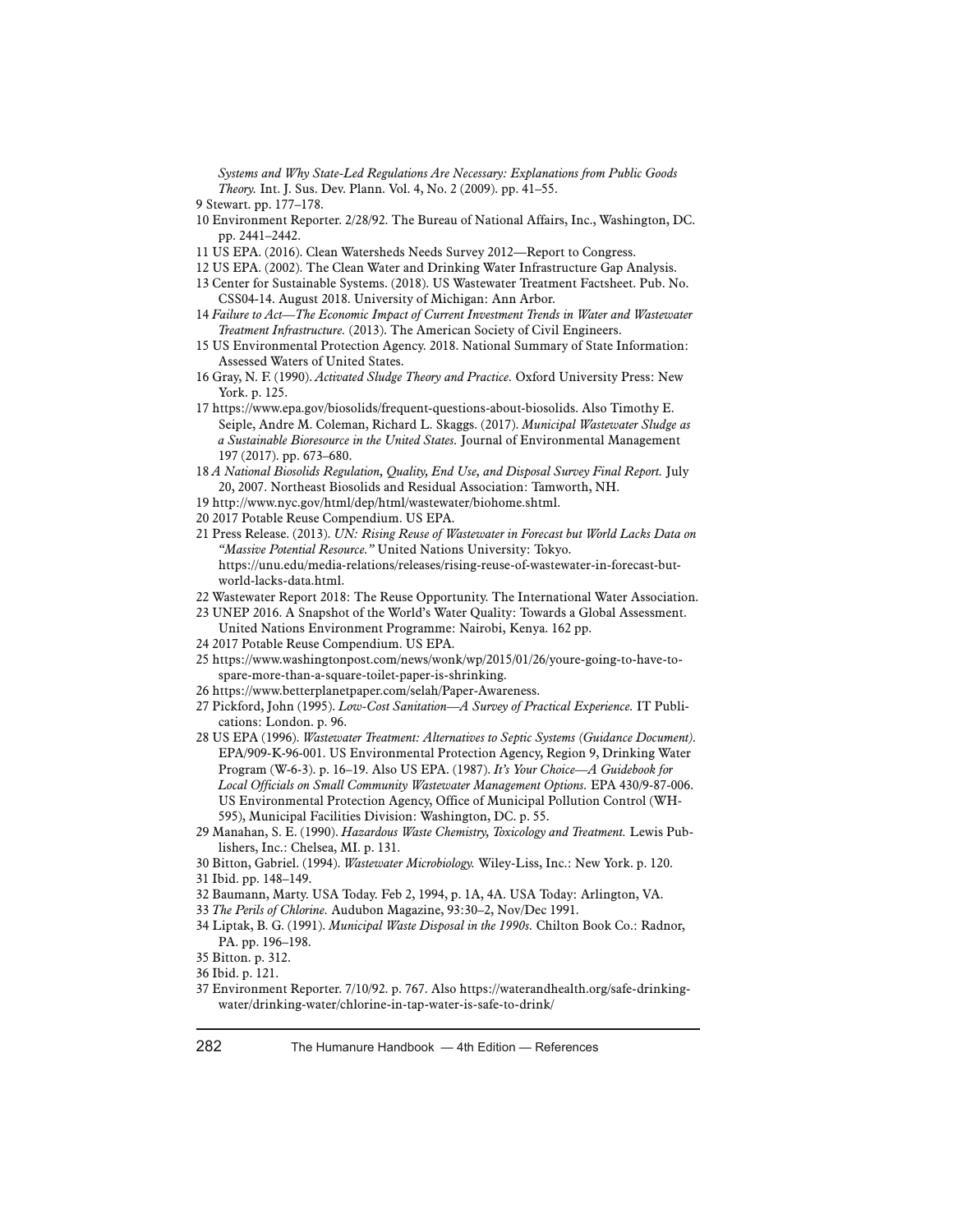- 38 Bitton. p. 121.
- 39 Buzzworm. March/April 1993. p. 17.
- 40 Environment Reporter. 7/10/92. p. 767.
- 41 Burke, W. K. *A Prophet of Eden.* Buzzworm. Vol. IV, Number 2, March/April 1992. pp. 18–19.
- 42 Environment Reporter. 8/7/92. p. 1152.
- 43 Ibid. 5/15/92. p. 319.
- 44 Bitton. p. 352.
- 45 Environment Reporter. 3/6/92, p. 2474, and 1/17/92, p. 2145.
- 46 Ibid. 1/3/92. p. 2109.
- 47 Ibid. 11/1/91, p. 1657, and 9/27/96, p. 1212.
- 48 Rybczynski, W. et al. (1982). *Appropriate Technology for Water Supply and Sanitation—Low Cost Technology Options for Sanitation, A State of the Art Review and Annotated Bibliography.* World Bank. p. 124.
- 49 Ibid. p. 125.
- 50 Damsker, M. (1992). *Sludge Beats Lead.* Organic Gardening. Feb. 1992, Vol. 39, Issue 2. p. 19.
- 51 Contact JCH Environmental Engineering, Inc., 2730 Remington Court, Missoula, MT 59801. Ph: 406-721-1164.
- 52 US EPA. (1989). *Summary Report: In-Vessel Composting of Municipal Wastewater Sludge.* EPA/625/8-89/016. Center for Environmental Research Information: Cincinnati, OH. pp. 20, 161.
- 53 Sterritt, Robert M. (1988). *Microbiology for Environmental and Public Health Engineers.* E. & F. N. Spon Ltd.: New York. p. 160.
- 54 Venkatesan, Arjun K., Hansa Y. Done, and Rolf U. Halden. (2014). *United States National Sewage Sludge Repository at Arizona State University — A New Resource and Research Tool for Environmental Scientists, Engineers, and Epidemiologists.* Environ Sci Pollut Res Int. 2015 Feb; 22(3): pp. 1577–1586.
- 55 Fahm, L. A. (1980). *The Waste of Nations.* Allanheld, Osmun & Co.: Montclair, NJ. p. 61.
- 56 Shuval, Hillel I., Charles G. Gunnerson, DeAnne S. Julius. (1981). *Night-soil Composting.*  Appropriate Technology for Water Supply and Sanitation; Vol. 10. Washington, DC: The World Bank. p. 5.

http://documents.worldbank.org/curated/en/145651468764132414/Night-soil-composting.

- 57 Bitton. pp. 166, 352.
- 58 Sterritt. pp. 242, 251–252.
- 59 Radtke, T. M., and G. L. Gist. (1989). *Wastewater Sludge Disposal: Antibiotic Resistant Bacteria May Pose Health Hazard.* Journal of Environmental Health, Vol 52, No.2, Sept/Oct 1989. pp. 102–105. Also Venkatesan, Done, and Halden. pp. 1577–1586.
- 60 Environment Reporter. 11/1/91. p. 1653.
- 61 Fahm. p. xxiv.
- 62 Ibid. p. 40.
- 63 Shuval et al.
- 64 *Progress on Drinking Water, Sanitation and Hygiene: 2017 Update and SDG Baselines.*  United Nations Children's Fund (UNICEF), World Health Organization (WHO). July 2017. Publisher: United Nations Children's Fund (UNICEF), World Health Organization. p. 29.
- 65 *Poor Sanitation Cost Global Economy US\$223 Billion in 2015.* Aug 24, 2016. LIXIL Corporation.
- 66 https://www.nrdc.org/stories/water-pollution-everything-you-need-know.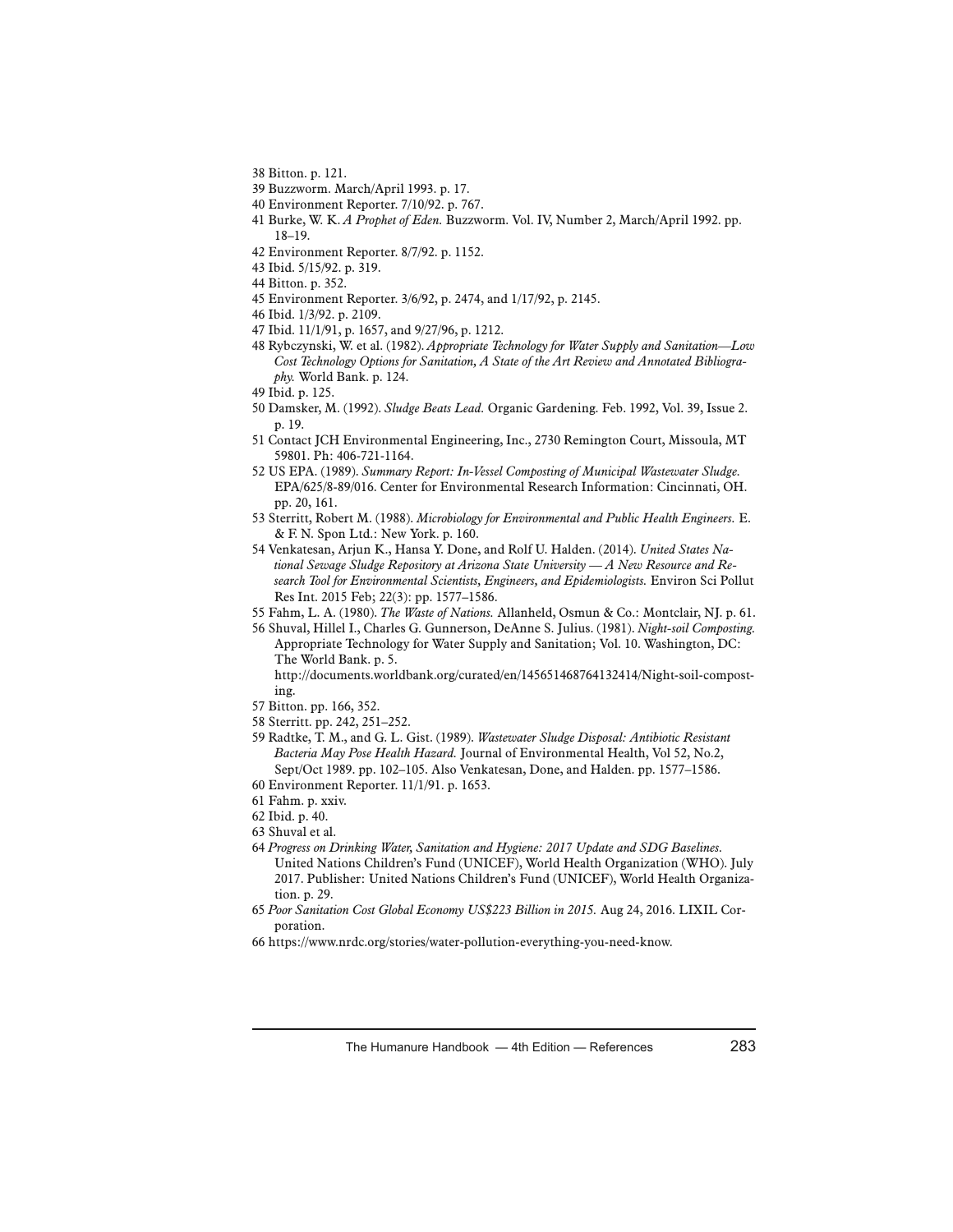# CHAPTER 8: COMPOST

- 1 News Release, February 27, 2018. Contact: Frank Franciosi, 1-301-897-2715; ffranciosi@compostingcouncil.org. *USCC Efforts Result in New Compost Definition Approval by Regulators' Group, Changes Reduce Confusion, Differentiate Compost from Other Products.*
- 2 Barnum, H. L. (1831). *Family receipts, or Practical guide for the husbandman and housewife: containing a great variety of valuable recipes, relating to agriculture, gardening, brewery, cookery, dairy, confectionary, diseases, farriery, ingrafting, and the various branches of rural and domestic economy. To which is added a plain, concise, method of keeping farmer's accounts, with forms of notes of hand, bills, receipts, &c. &c.* Published by A. B. ROFF: Cincinnati.
- 3 Carpenter, George W. (George Washington), 1802–1860. *Essays on some of the most important articles of the materia medica: comprising a full account of all the new proximate principles, and the popular medicines lately introduced in practice, detailing the formulas for their preparation, their habitudes and peculiarities, doses and modes of administration: with remarks on the most eligible form of their exhibition: to which is added a catalogue of medicines, surgical instruments, &c, &c : adapted for a physician at the outset of his practice, with the doses and effects attached to each medicine, &c, &c.* 2nd edition. pp. 42–43.
- 4 Tabor, Stephen J. W., MD. (1851). Nicotian Geoponics. Shelburne Falls, MA. Communicated for the Boston Medical and Surgical Journal. p. 236.
- 5 *Report of a special committee to the Board of Health of the City of Detroit, suggesting measures for the prevention of Asiatic cholera: and the promotion of the public health: also, containing a plan and operations of a city dispensary.* (1865) Detroit (Mich.). Board of Health. Walker, Barns & Co., City Printers.
- 6 King, F. H. (1911). *Farmers of Forty Centuries.* Rodale Press: Emmaus, PA. p. 251.
- 7 https://en.wikipedia.org/wiki/Fermentation.
- 8 Sidder, Aaron. (2016). *The Green, Brown, and Beautiful Story of Compost.* National Geographic Society, National Geographic Partners, LLC.
- 9 Mehl, Jessica, Josephine Kaiser, Daniel Hurtado, Daragh A. Gibson, Ricardo Izurieta, and James R. Mihelcic. (2011). *Pathogen destruction and solids decomposition in composting latrines: study of fundamental mechanisms and user operation in rural Panama.* Journal of Water and Health, 09.1.

- 11 Ibid. pp. 212–213.
- 12 Ibid. p. 251.
- 13 Howard, Sir Albert. (1945). *The Soil and Health: A Study of Organic Agriculture.*  Schocken Books: New York. p. 11 (Introduction).
- 14 Ibid. p. 41.
- 15 Howard, Albert, and Yeshwant Wad. (1931). *The Waste Products of Agriculture.* Oxford University Press: London. pp. 47–48.
- 16 Ibid. p. 52.
- 17 Ibid. p. 50.
- 18 Ibid. p. 53.
- 19 Ibid. p. 53.
- 20 Ibid. pp. 54–55.
- 21 Rodale, J. I. (1946). *Pay Dirt.* Devon-Adair Co.: New York. pp. 32–33.
- 22 Shuval, Hillel I., Charles G. Gunnerson, DeAnne S. Julius. (1981). *Night-soil Composting.* Appropriate Technology for Water Supply and Sanitation; Vol. 10. Washington, DC: The World Bank. p. 2.
	- http://documents.worldbank.org/curated/en/145651468764132414/Night-soil-composting.

<sup>10</sup> King. p. 116.

<sup>23</sup> Ibid.

<sup>24</sup> Ibid. p. ii.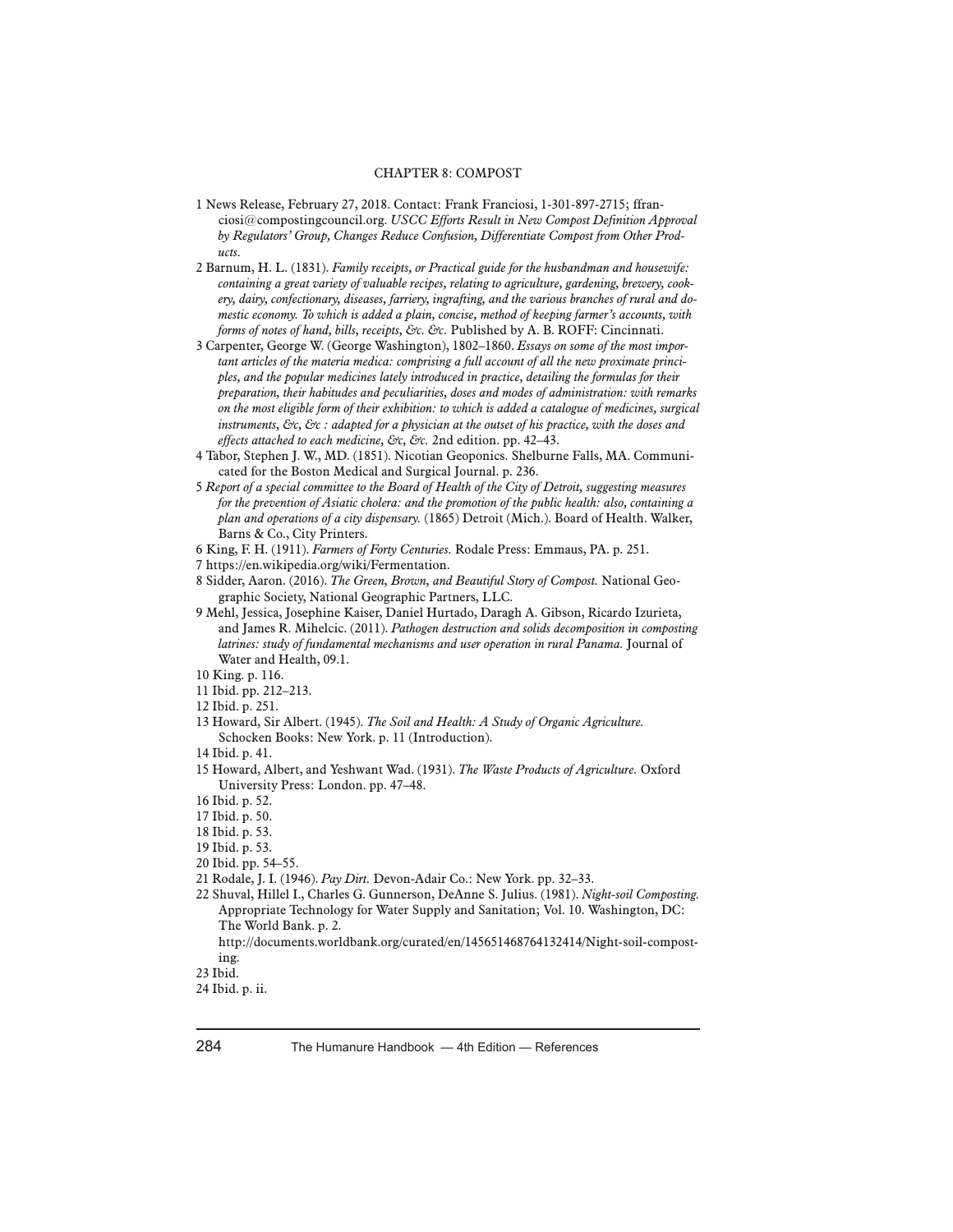- 1 Bem, R. (1978). Everyone's Guide to Home Composting. Van Nostrand Reinhold Co.: New York. p. 4.
- 2 Haug, Roger T. (1993). The Practical Handbook of Compost Engineering. CRC Press, Inc.: Boca Raton, FL. p. 2.
- 3 Cannon, Charles A. (1997). Life Cycle Analysis and Sustainability Moving Beyond the Three R's — Reduce, Reuse, and Recycle — to P2R2 — Preserve, Purify, Restore and Remediate. As seen in the 1997 Organic Recovery and Biological Treatment Proceedings, E. I. Stentiford (Ed.). International Conference, Harrogate, United Kingdom. 3– 5 September 1997. p. 253. Available from Stuart Brown, National Compost Development Association, PO Box 4, Grassington, North Yorkshire, BD23 5UR UK (stuartbrown@compuserve.com).
- 4 Howard, Sir Albert. (1943). An Agricultural Testament. Oxford University Press: New York.
- 5 Bhamidimarri, R. (1988). Alternative Waste Treatment Systems. Elsevier Applied Science Publishers LTD.: Essex, UK. p. 129.
- 6 Rynk, Robert, ed. (1992). On-Farm Composting Handbook. Northeast Regional Agricultural Engineering Service. Ph: (607) 255-7654. p. 12.
- 7 Haug. p. 2.
- 8 Palmisano, Anna C., and Morton A. Barlaz (Eds.). (1996). Microbiology of Solid Waste. CRC Press, Inc.: Boca Raton, FL. p. 129.
- 9 Howard. p. 48.
- 10 Ingham, Elaine. (1998). Anaerobic Bacteria and Compost Tea. Biocycle, June 1998. The JG Press, Inc.: Emmaus, PA. p. 86.
- 11 Stoner, C. H. (ed.). (1977). Goodbye to the Flush Toilet. Rodale Press: Emmaus, PA. p. 46.
- 12 Rodale, J. I. et al. (Eds.). (1960). The Complete Book of Composting. Rodale Books Inc.: Emmaus, PA. pp. 646–647.
- 13 Gotaas, Harold B. (1956). Composting Sanitary Disposal and Reclamation of Organic Wastes. World Health Organization, Monograph Series Number 31. Geneva. p. 39.
- 14 What You Should Know About CCA-Pressure Treated Wood for Decks, Playgrounds, and Picnic Tables. (2011). US Consumer Product Safety Commission.
- 15 Mixing Browns and Greens for Backyard Success. Biocycle, Journal of Composting and Recycling, January 1998 (Regional Roundup). JG Press, Inc.: Emmaus, PA. p. 20.
- 16 Lynch, J. M., and N. L. Poole (Eds.). (1979). Microbial Ecology: A Conceptual Approach. Blackwell Scientific Publications: London. p. 238.
- 17 Sterritt, Robert M. (1988). Microbiology for Environmental and Public Health Engineers. E. & F. N. Spon Ltd.: New York. p. 53.
- 18 Palmisano and Barlaz. pp. 124, 125, 129, 133.
- 19 Ingham, Elaine. (1998). Replacing Methyl Bromide with Compost. Biocycle, Journal of Composting and Recycling, December 1998. JG Press, Inc.: Emmaus, PA. p. 80.
- 20 Curry, Dr. Robin (1977). Composting of Source Separated Domestic Organic Waste by Mechanically Turned Open Air Windrowing. As seen in the 1997 Organic Recovery and Biological Treatment Proceedings, E. I. Stentiford (Ed.). International Conference, Harrogate, United Kingdom. 3–5 September 1997. p. 184.
- 21 Wiley B. Beauford, and Westerberg Stephen C. (1969). Survival of Human Pathogens in Composted Sewage. Applied Microbiology [01 Dec 1969, 18(6):994-1001].
- 22 Gotaas, Harold B. (1956). Composting Sanitary Disposal and Reclamation of Organic Wastes. World Health Organization, Monograph Series Number 31. Geneva. p. 20.
- 23 Curry. p. 183.
- 24 Palmisano and Barlaz. p. 169.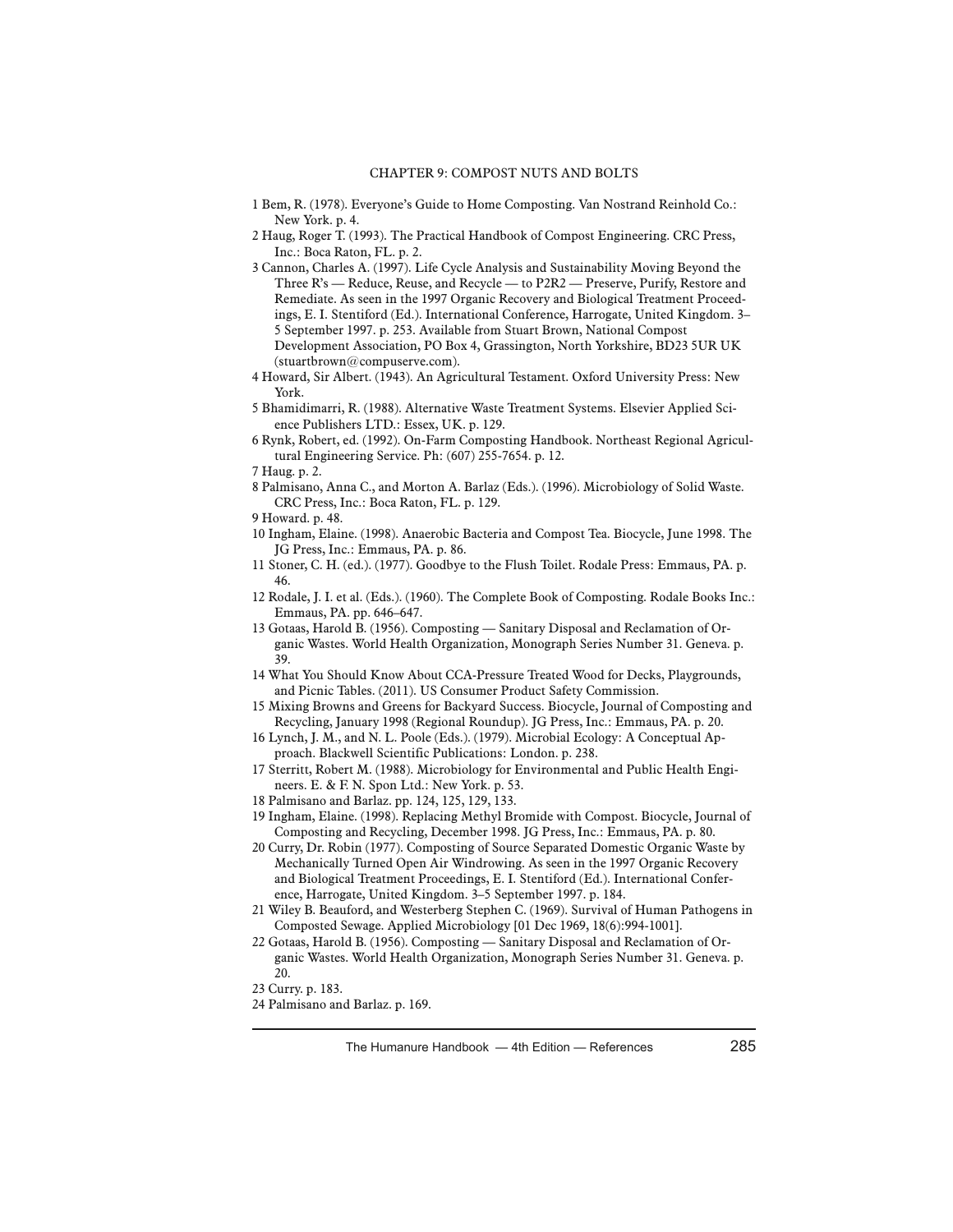25 Ibid. pp. 121, 124, 134.

26 Rodale. p. 702.

27 Curry. p. 183.

- 28 Brock, Thomas D. (1986). Thermophiles General, Molecular, and Applied Biology. John Wiley and Sons: Hoboken, NJ. p. 244.
- 29 Rynk, Robert (Ed.). (1992). On-Farm Composting Handbook. Northeast Regional Agricultural Engineering Service. Ph: (607) 255-7654. p. 13.
- 30 Shuval, Hillel I., Charles G. Gunnerson, DeAnne S. Julius. (1981). Night-soil Composting. Appropriate Technology for Water Supply and Sanitation; Vol. 10. Washington, DC: The World Bank. p. 10.

http://documents.worldbank.org/curated/en/145651468764132414/Night-soil-composting.

31 Biocycle. November 1998. p. 18.

- 32 USDA. Composting with Worms. https://www.nrcs.usda.gov/wps/portal/nrcs/detail/national/newsroom/features/?cid=nrcs143\_023541.
- 33 Biocycle, Journal of Composting and Recycling. November 1998. JG Press, Inc.: Emmaus, PA. p. 18.

#### CHAPTER 10: COMPOST MIRACLES

- 1 US EPA. (1998). *An Analysis of Composting as an Environmental Remediation Technology.* EPA530-B-98-001, March 1998.
- 2 Haug, Roger T. (1993). *The Practical Handbook of Compost Engineering.* CRC Press, Inc.: Boca Raton, FL. p. 9.
- 3 US EPA. (October 1997). *Innovative Uses of Compost Bioremediation and Pollution Prevention.* EPA530-F-97-042.
- 4 Logan, W. B. (1991). *Rot Is Hot.* New York Times Magazine. 9/8/91, Vol. 140, Issue 4871. p. 46.
- 5 *Compost Fungi Used to Recover Wastepaper.* Biocycle, Journal of Composting and Recycling. May 1998. JG Press, Inc.: Emmaus, PA. p. 6.
- 6 Young, Lily Y., and Carl E. Cerniglia (Eds.). (1995). *Microbial Transformation and Degradation of Toxic Organic Chemicals.* Wiley-Liss, Inc.: New York. pp. 408 and 461 and Table 12.5.
- 7 Palmisano, Anna C., and Morton A. Barlaz (Eds.). (1996). *Microbiology of Solid Waste.*  CRC Press, Inc.: Boca Raton, FL. p. 127.

- 9 Lubke, Sigfried. (1989). *Interview: All Things Considered in the Wake of the Chernobyl Nuclear Accident.* Acres U.S.A. December 1989. p. 20.
- 10 US EPA. *An Analysis of Composting.* EPA530-B-98-001.
- 11 Cannon, Charles A. (1997). *Life Cycle Analysis and Sustainability Moving Beyond the Three R's — Reduce, Reuse, and Recycle — to P2R2 — Preserve, Purify, Restore and Remediate.*  As seen in the 1997 Organic Recovery and Biological Treatment Proceedings, E. I. Stentiford (Ed.). International Conference, Harrogate, United Kingdom. 3–5 September 1997. p. 254. Also Doug Schonberner. (1998). *Reclaiming Contaminated Soils.* Bio-Cycle, 39(9):36-38, September 1998. Also Dave Block (1998). *Composting Breaks Down Explosives.* BioCycle, September 1998. pp. 36–40.
- 12 Block, Dave (1998). *Degrading PCB's Through Composting.* Biocycle, Journal of Composting and Recycling. December 1998. JG Press, Inc.: Emmaus, PA. pp. 45–48.
- 13 US EPA. *An Analysis of Composting.* EPA530-B-98-001.
- 14 US Composting Council. *Persistent Herbicide FAQ.* https://compostingcouncil.org/persistent-herbicide-faq/.
- 15 US EPA. *Innovative Uses of Compost.* EPA530-F-97-042.

17 Rynk, Robert (Ed.). (1992). *On-Farm Composting Handbook.* Northeast Regional Agricul-

<sup>8</sup> Logan. p. 46.

<sup>16</sup> Ibid.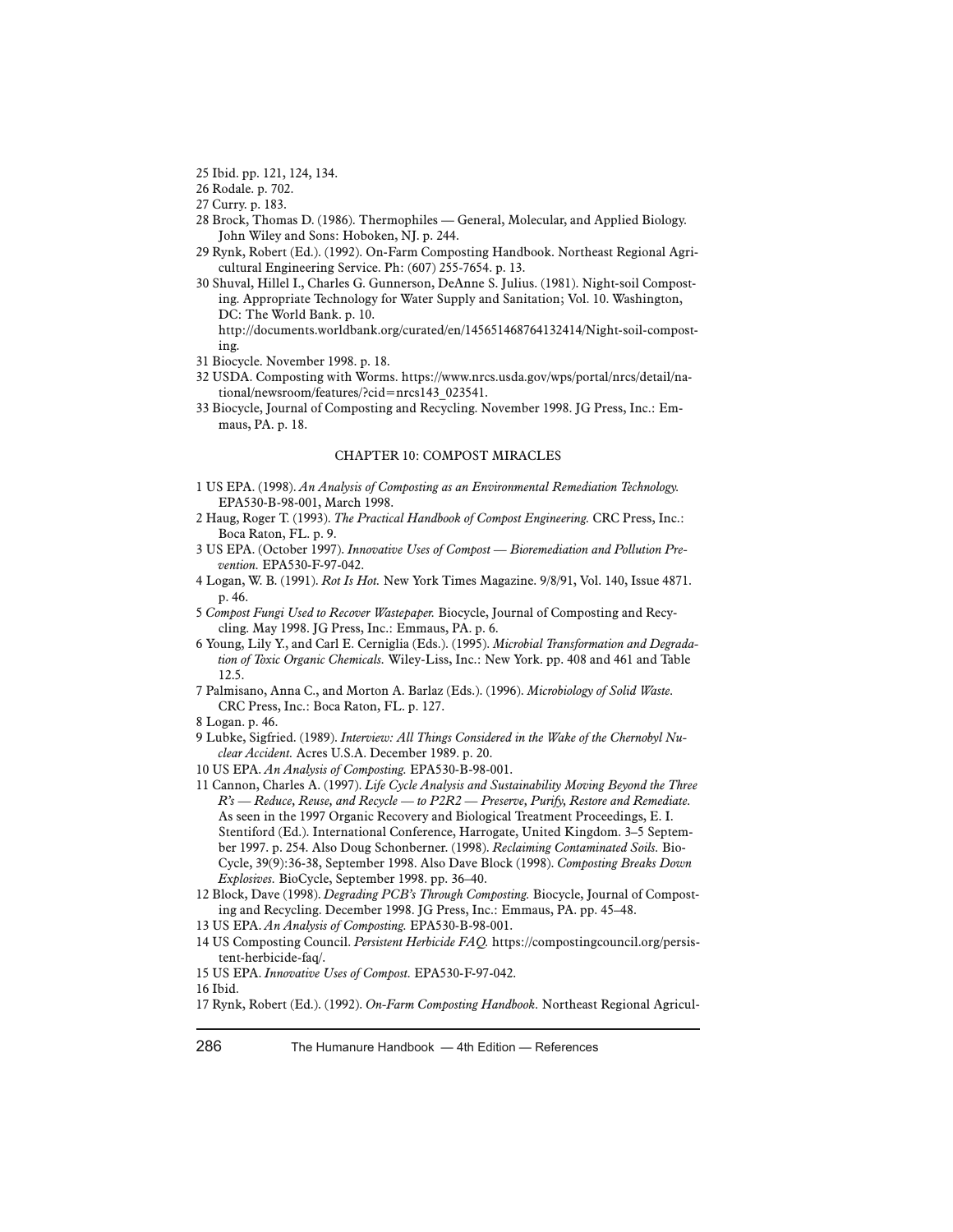tural Engineering Service. Ph: (607) 255-7654. p. 83.

- 18 Hoitink, Harry A. J. et al. (1997). *Suppression of Root and Foliar Diseases Induced by Composts.* As seen in the 1997 Organic Recovery and Biological Treatment Proceedings, E. I. Stentiford (Ed.). International Conference, Harrogate, United Kingdom. 3–5 September 1997. p. 95.
- 19 US EPA (October 1997). *Innovative Uses of Compost Disease Control for Plants and Animals.* EPA530-F-97-044.
- 20 US EPA. *An Analysis of Composting.* EPA530-B-98-001.
- 21 Logan. p.46.
- 22 US EPA. *An Analysis of Composting.* EPA530-B-98-001.
- 23 Trankner, Andreas, and William Brinton. (date unknown). *Compost Practices for Control of Grape Powdery Mildew (Uncinula necator).* Woods End Institute: Mt. Vernon, ME.
- 24 Quote from Elaine Ingham as reported in Karin Grobe. (1998). *Fine-Tuning the Soil Web.* Biocycle, Journal of Composting and Recycling, January 1998. p. 46. JG Press, Inc.: Emmaus, PA.
- 25 Wichuk, Kristine M., et al. (2011). *Composting Effect on Three Fungal Pathogens Affecting Elm Trees in Edmonton, Alberta.* Compost Science and Utilization, Summer 2011.
- 26 Larney, Francis J., and Kelly T. Turkington. (2009). *Fate of Fusarium graminearum and Other Fusarium Species during Composting of Beef Cattle Feedlot Manure.* Compost Science and Utilization, Autumn, 2009. p. 247.
- 27 Sides, S. (1991). *Compost*. Mother Earth News, Issue 127, Aug/Sept 1991. p. 50.
- 28 US EPA. *Innovative Uses of Compost.* EPA530-F-97-044.
- 29 Biocycle, Journal of Composting and Recycling, October 1998. p. 26. JG Press, Inc.: Emmaus, PA.
- 30 US EPA. *Innovative Uses of Compost.* EPA530-F-97-044.
- 31 Brodie, Herbert L., and Lewis E. Carr. (1997). *Composting Animal Mortality.* As seen in the 1997 Organic Recovery and Biological Treatment Proceedings, E. I. Stentiford (Ed.). International Conference, Harrogate, United Kingdom. 3–5 September 1997. pp. 155–159.
- 32 McKay, Bart. (1998). *Com-Postal-Ing in Texas.* Biocycle, Journal of Composting and Recycling, May 1998. JG Press, Inc.: Emmaus, PA. pp. 44–46.
- 33 Garbage: The Practical Journal for the Environment. May/June 1992. Old House Journal Corp.: Gloucester, MA. p. 66.
- 34 Logan.
- 35 Erik Neumann. (2016). *Can Compost Recycle Our Drugs?*
- https://civileats.com/2016/06/01/can-compost-recycle-our-drugs/.
- 36 Harvard Health Letter. *Drugs in the Water.* June 2011.
	- https://www.health.harvard.edu/newsletter\_article/drugs-in-the-water.
- 37 Kolpin, Dana, Edward Furlong, Michael Meyer, E. Michael Thurman, Steven Zaugg, Larry Barber, and Herbert Buxton. (2002). *Pharmaceuticals, Hormones, and Other Organic Wastewater Contaminants in U.S. Streams, 1999-2000: A National Reconnaissance.* USGS Staff-Published Research. p. 68.
- 38 Harvard Health Letter. *Drugs in the Water.*
- 39 US EPA. *2013 Biosolids Biennial Review.* Biennial Review of 40 CFR Part 503. As Required Under the Clean Water Act Section 405(d)(2)(C).
- 40 Golet, Eva M., Adrian Strehler, Alfredo C. Alder, and Walter Giger. (2002). *Determination of Fluoroquinolone Antibacterial Agents in Sewage Sludge and Sludge-Treated Soil Using Accelerated Solvent Extraction Followed by Solid-Phase Extraction.* Swiss Federal Institute for Environmental Science and Technology (EAWAG) and Swiss Federal Institute of Technology Zurich (ETH): Dubendorf, Switzerland.
- 41 Monteirol, Sara C. and Alistair B. A. Boxal. (2009). *Environmental Toxicology and Chemistry*, Volume 28, Issue 12, December 2009. pp. 2546–2554. http://onlinelibrary.wiley.com/doi/10.1897/08-657.1/full.
- 42 Kinney, Chad A., Edward T. Furlong, Steven D. Zaugg, Mark R. Burkhardt, Stephen L.

The Humanure Handbook   — 4th Edition — References 287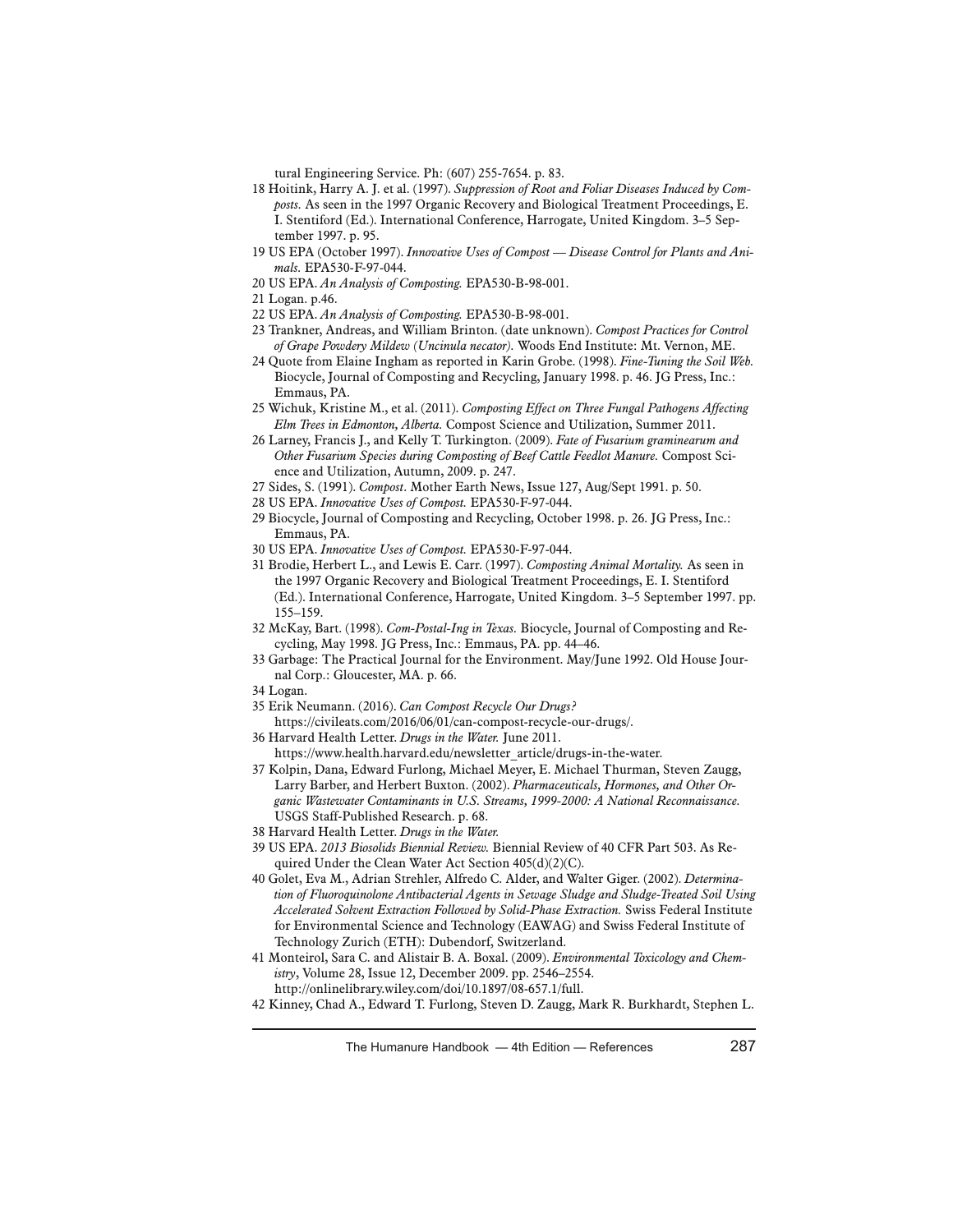Werner, Jeffery D. Cahill, and Gretchen R. Jorgensen. (2006). *Survey of Organic Wastewater Contaminants in Biosolids Destined for Land Application.* Department of Chemistry, Eastern Washington University, Cheney, WA. Also National Water Quality Laboratory, US Geological Survey: Denver, CO. Environ. Sci. Technol., 2006, 40 (23), pp. 7207–7215. DOI: 10.1021/es0603406.

43 Ibid.

- 44 T. F. Guerin. (2001). *Co-composting of pharmaceutical wastes in soil.* Shell Engineering Pty Ltd: Granville, NSW, Australia.
- 45 Lukic, Borislava. *Composting of organic waste for enhanced bioremediation of PAHs contaminated soils.* (2016). Materials. Université Paris-Est.
- 46 *Antibiotic Degradation during Manure Composting.* Journal of Environmental Quality. May 2008. DOI: 10.2134/jeq2007.0399. Source: PubMed.
- 47 Ramaswamy, Jayashree, Shiv O. Prasher, Ramanbhai M. Patel, Syed A. Hussain, Suzelle F. Barrington. (2009). *The effect of composting on the degradation of a veterinary pharmaceutical.* https://doi.org/10.1016/j.biortech.2009.10.089.
- 48 Arikan, O. A., L. J. Sikora, W. W. Mulbry III, S. U. Khan, G. D. Foster. (2005). *Composting rapidly reduces levels of extractable oxytetracycline in manure from therapeutically treated beef calves.* Bioresource Technology. 98:169-175.
- 49 Cessna, Allan J., Francis J. Larney, Sandra L. Kuchta, Xiying Hao, Toby Entz, Edward Topp, and Tim A. McAllister. (2010). *Veterinary Antimicrobials in Feedlot Manure: Dissipation during Composting and Effects on Composting Processes.* J. Environ. Qual. 40:188– 198 (2011). doi:10.2134/jeq2010.0079.
- 50 Kim, K. R., G. Owens, Y. S. Ok, W. K. Park, D. B. Lee, S. I. Kwond. (2010). *Decline in extractable antibiotics in manure-based composts during composting.* Waste Manag. 2012 Jan;32(1):110-6. doi: 10.1016/j.wasman.2011.07.026. Epub 2011 Aug 23.
- 51 Wu, X., Y. Wei, J. Zheng, X. Zhao, W. Zhong. (2011). *The Behavior of Tetracyclines and their Degradation Products during Swine Manure Composting.* Bioresour Technol. 2011 May; 102(10):5924–5931. doi: 10.1016/j.biortech.2011.03.007. Epub 2011 Mar 9.
- 52 Wanga, Yin Quan, Jin Lin Zhangb, Frank Schuchardtc, Yan Wanga. (2014). *Degradation of morphine in opium poppy processing waste composting.* Bioresour Technol. 2014 Sep; 168:235-9. doi:10.1016/j.biortech. 2014.02.019. Epub 2014 Feb 17.
- 53 Hakk H., F. Millner, G. Larsen. (2005). *Decrease in Water-Soluble 17Beta-Estradiol and Testosterone in Composted Poultry Manure with Time.* J Environ Qual. 2005 Apr 20; 34(3):943-50. Print 2005 May–Jun.
- 54 Ciamillo, Sarah, Gregory Peck, Rebecca K. Splan, C. A. Shea Porr. (2014). *Impact of Composting on Drug Residues in Large Animal Mortality.* Communications and Marketing, College of Agriculture and Life Sciences, Virginia Polytechnic Institute and State University: Blacksburg, VA.
- 55 Winker, Martina. (2009). *Pharmaceutical Residues in Urine and Potential Risks related to Usage as Fertiliser in Agriculture.* Technische Universität Hamburg: Germany.
- 56 Wu, Chenxi, Alison L. Spongberg, Jason D. Witter, Min Fang, and Kevin P. Czajkowski (2010). *Uptake of Pharmaceutical and Personal Care Products by Soybean Plants from Soils Applied with Biosolids and Irrigated with Contaminated Water.* Department of Environmental Sciences and Department of Geography and Planning, University of Toledo: Toledo, OH. http://pubs.acs.org/doi/abs/10.1021/es1011115.
- 57 Kumar, K., S. C. Gupta, S. K. Baidoo, Y. Chandera, and C. J. Rosena. (2005). *Antibiotic Uptake by Plants from Soil Fertilized with Animal Manure.* J Environ Qual. 2005 Oct 12; 34(6):2082–2085. Print 2005 Nov–Dec.
- 58 Lillenberg, Merike, Koit Herodes, Karin Kipper, and Lembit Nei. (2009). *Plant Uptake of some Pharmaceuticals from Fertilized Soils.* Department of Food Science and Hygiene, Estonian University of Life Sciences: Tartu, Estonia. Proceedings of 2009 International Conference on Environmental Science and Technology: Bangkok, Thailand. 23–25 April 2010.
- 59 Haiba, Egge, Merike Lillenberg, Karin Kipper, Alar Astover, Koit Herodes, Mari Ivask,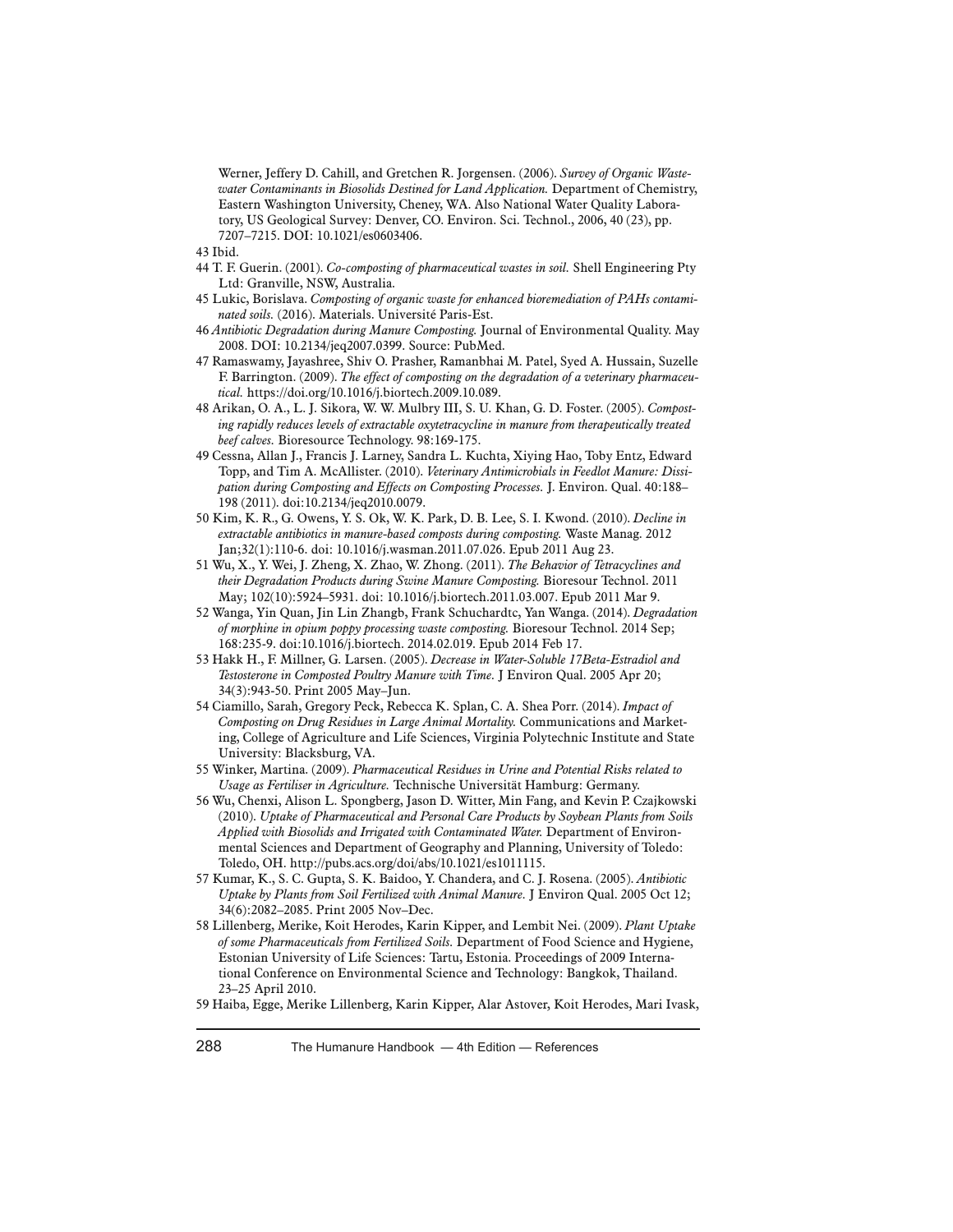Annely Kuu, Sandra Victoria Litvin, and Lembit Nei. (2013). *Fluoroquinolones and sulfonamides in sewage sludge compost and their uptake from soil into food plants.* Tartu College, Tallinn University of Technology: Tartu, Estonia.

- 60 Frank Carini/ecoRI News staff. 2012. *Chemo Drugs Pose Serious Public Health Risks.*
- 61 Ramaswamy, J., S. O. Prasher, R. M. Patel, S. A. Hussain, S. F. Barrington. (2009). *The effect of composting on the degradation of a veterinary pharmaceutical.* Bioresource Technology, Volume 101, Issue 7. pp. 2294–2299. DOI: 10.1016/j.biortech.2009.10.089.
- 62 US EPA. *An Analysis of Composting.* EPA530-B-98-001.
- 63 US EPA. *Innovative Uses of Compost.* EPA530-F-97-042.
- 64 Cannon. p. 253.
- 65 Pinamonti, F., G. Stringari, F. Gasperi, G. Zorzi. (1997). *The Use of Compost: Its Effects on Heavy Metal Levels in Soil and Plants.* https://doi.org/10.1016/S0921-3449(97)00032- 3.
- 66 Montemurro, F., M. Charfeddine, M. Maiorana, and G. Convertini. (2013). *Compost Use in Agriculture: The Fate of Heavy Metals in Soil and Fodder Crop Plants.* pp. 47–54. https://doi.org/10.1080/1065657X.2010.10736933.
- 67 Mei Huang, Yi Zhu, Zhongwu Li, Bin Huang, Ninglin Luo, Chun Liu, Guangming Zeng. (2016). *Compost as a Soil Amendment to Remediate Heavy Metal-Contaminated Agricultural Soil: Mechanisms, Efficacy, Problems, and Strategies.* Water Air Soil Pollut (2016) 227: 359 DOI 10.1007/s11270-016-3068-8
- 68 Ibid.
- 69 Khan, T. F., M. W. Ullah, and S. M. I. Huq. (2016). *Heavy Metal Contents of Different Wastes Used for Compost.* Journal of Minerals and Materials Characterization and Engineering, 4. pp. 241–249. http://dx.doi.org/10.4236/jmmce.2016.43022.
- 70 Van der Wurff, A. W. G., J. G. Fuchs, M. Raviv, A. J. Termorshuizen. (Eds.). (2016). *Handbook for Composting and Compost Use in Organic Horticulture.* www.biogreenhouse.org.

### CHAPTER 11: COMPOST MYTHS

- 1 Rodale, J. I. et al. (1960). *The Complete Book of Composting.* Rodale Books, Inc.: Emmaus, PA. p. 932.
- 2 Smalley, Curtis. (1998). *Hard Earned Lessons on Odor Management.* Biocycle, Journal of Composting and Recycling, January 1998. JG Press, Inc.: Emmaus, PA. p. 59.
- 3 Brinton, William F., Jr. (1997). *Sustainability of Modern Composting Intensification Versus Cost and Quality.* Woods End Institute: Mt. Vernon, ME.
- 4 Ibid.
- 5 Michel, F. C., Jr. (2002). *Effects of Turning and Feedstocks on Yard Trimmings Composting.* BioCycle. 43(9):46.
- 6 Palmisano, Anna C., and Morton A. Barlaz (Eds.). (1996). *Microbiology of Solid Waste.* CRC Press, Inc.: Boca Raton, FL. p. 170.
- 7 Harrison, Ellen Z. (2007). *Compost Facilities: Off-Site Air Emissions and Health.* Cornell Waste Management Institute: Ithaca, NY. http://cwmi.css.cornell.edu/compostairemissions.pdf.

8 Ibid.

- 9 Ibid.
- 10 *Researchers Study Composting in the Cold.* Biocycle, Journal of Composting and Recycling, January 1998. JG Press, Inc.: Emmaus, PA. p. 24 (Regional Roundup).
- 11 Gotaas, Harold B. (1956). *Composting Sanitary Disposal and Reclamation of Organic Wastes.* World Health Organization, Monograph Series Number 31. Geneva. p. 77.
- 12 Epstein, Eliot. (1997). *The Science of Composting.* Technomic Publishing Company Inc.: Lancaster, PA.
- 13 Haug, Roger T. (1993). *The Practical Handbook of Compost Engineering.* CRC Press LLC: Boca Raton, FL. pp. 342–343.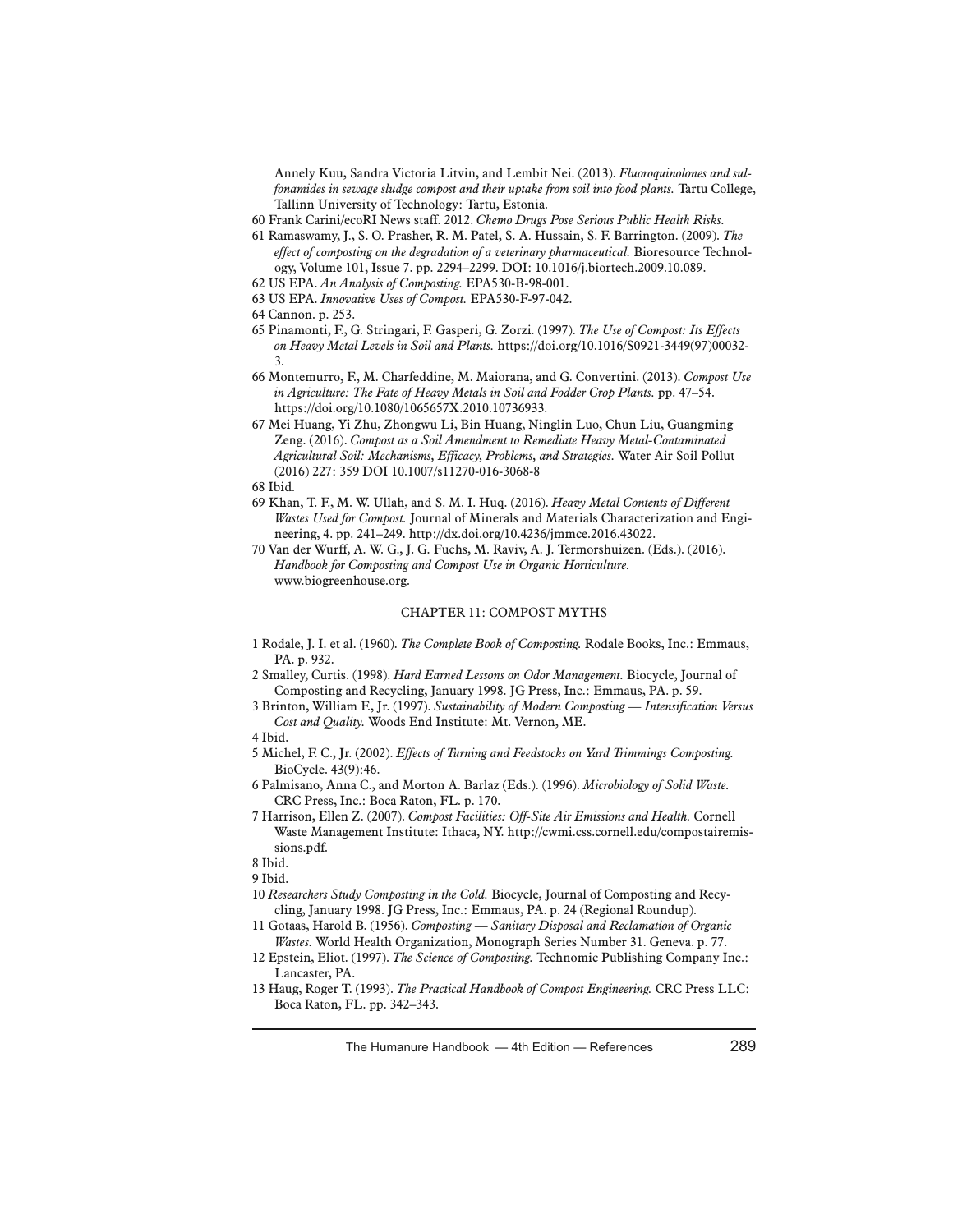- 14 Pengxiang Xu and Ji Li. (2017). *Effects of Microbial Inoculant on Physical and Chemical Properties in Pig Manure Composting.* Compost Science and Utilization, Volume 25, No. S1. pp. S37–S42.
- 15 Howard, Sir Albert. (1943). *An Agricultural Testament.* Oxford University Press: New York. p. 44. Also J. I. Rodale. (1946). Pay Dirt. The Devon-Adair Co.: New York.
- 16 Rodale, J. I. et al. (Eds.). *Complete Book of Composting.* p. 658.
- 17 Regan, Raymond W. (1998). *Approaching 50 years of Compost Research.* Biocycle, Journal of Composting and Recycling, October 1998. JG Press, Inc.: Emmaus, PA. p. 82.
- 18 Poncavage, J., and J. Jesiolowski. (1991). *Mix Up a Compost and a Lime.* Organic Gardening. March 1991, Vol. 38, Issue 3. p. 18.
- 19 Gotaas. p. 93.
- 20 US EPA. *Composting at Home.* https://www.epa.gov/recycle/composting-home.
- 21 Palmisano and Barlaz (Eds.). p. 132.
- 23 Kamal, Abu et al. (2017). *Effect of Treated Wood on Biosolids Composting.* Compost Science and Utilization, 2017, Vol. 25, No. 3. pp. 178–193.
- 24 *Composting of Creosote Treated Wood Evaluated.* Biocycle. October 2016. p. 11.

#### CHAPTER 12: COMPOST TOILETS

1 *Guidelines on Sanitation and Health.* (2018). World Health Organization: Geneva. License: CC BY-NC-SA 3.0 IGO.

2 Ibid.

- 3 *The Human Right to Water and Sanitation Media Brief.* (2010). UNDP. Human Development Report 2006. Beyond Scarcity: Power, poverty and the global water crisis. United Nations.
- 4 *Guidance on How to Access the Oral Cholera Vaccine (OCV) from the ICG Emergency Stockpile.* ICG 9/13/2013.
- 5 *Water Efficiency Technology Fact Sheet Composting Toilets.* (1999). United States Environmental Protection Agency, Office of Water, Washington, DC. EPA 832-F-99-066.
- 6 Andreev, N., M. Rontaltep, B. Boincean, and P. N. L. Lens. (2017). *Treatment of Source Separated Human Feces via Lactic Acid Fermentation Combined with Thermophilic Composting.* Compost Science and Utilization, 2017, Vol. 25, No. 4. pp. 220–230.
- 7 Alexander, P. D. (2007). *Effect of Turning and Vessel Type on Compost Temperature and Composition in Backyard (Amateur) Composting.* Compost Science and Utilization, Volume 15, No. 3. pp. 167–175.
- 8 Enferadi, K. M., R. C. Cooper, S. C. Goranson, A. W. Olivieri, J. H. Poorbaugh, M. Walker, and B. A. Wilson. (1986). *Field Investigation of Biological Toilet Systems and Grey Water Treatment.* United States Environmental Protection Agency, Water Engineering Research Laboratory: Cincinnati, OH. EPA/600/S2-86/069 Sept. 1986.
- 9 *To Municipal Authorities, Boards of Health, and Others. How to Prevent the Fouling of Water Sources and thus Obtain Pure Water Free of Cost, Avoiding Typhoid Fever, Diphtheria, Cholera, Dysentery, And Other Preventable Diseases.* (1888). The Sanitary Fertilizer Company of the United States: Philadelphia.
- 10 Moule, Henry. (1866). *National Health and Wealth Instead of Disease, Nuisance, Expense, and Waste Caused by Cess-Poole and Water Drainage.* p. 5-6. Published by Moule's Patent Earth Closet Company Limited, London, 29, Bedford Street, Strand. 1866.
- 11 *To Municipal Authorities, Boards of Health, and Others. How to Prevent the Fouling of Water Sources and thus Obtain Pure Water Free of Cost, Avoiding Typhoid Fever, Diphtheria, Cholera, Dysentery, And Other Preventable Diseases.* (1888). The Sanitary Fertilizer Company of the United States: Philadelphia.
- 12 Ibid.
- 13 Waring, George E., Jr. (1870). *Earth-Closets and Earth Sewage Including: The Earth System (Details). The Dry-Earth System for Cities. The Manure Question and Towns. Sewage and Cesspool Diseases. The Details of Earth Sewage. The Philosophy of the Earth System.* The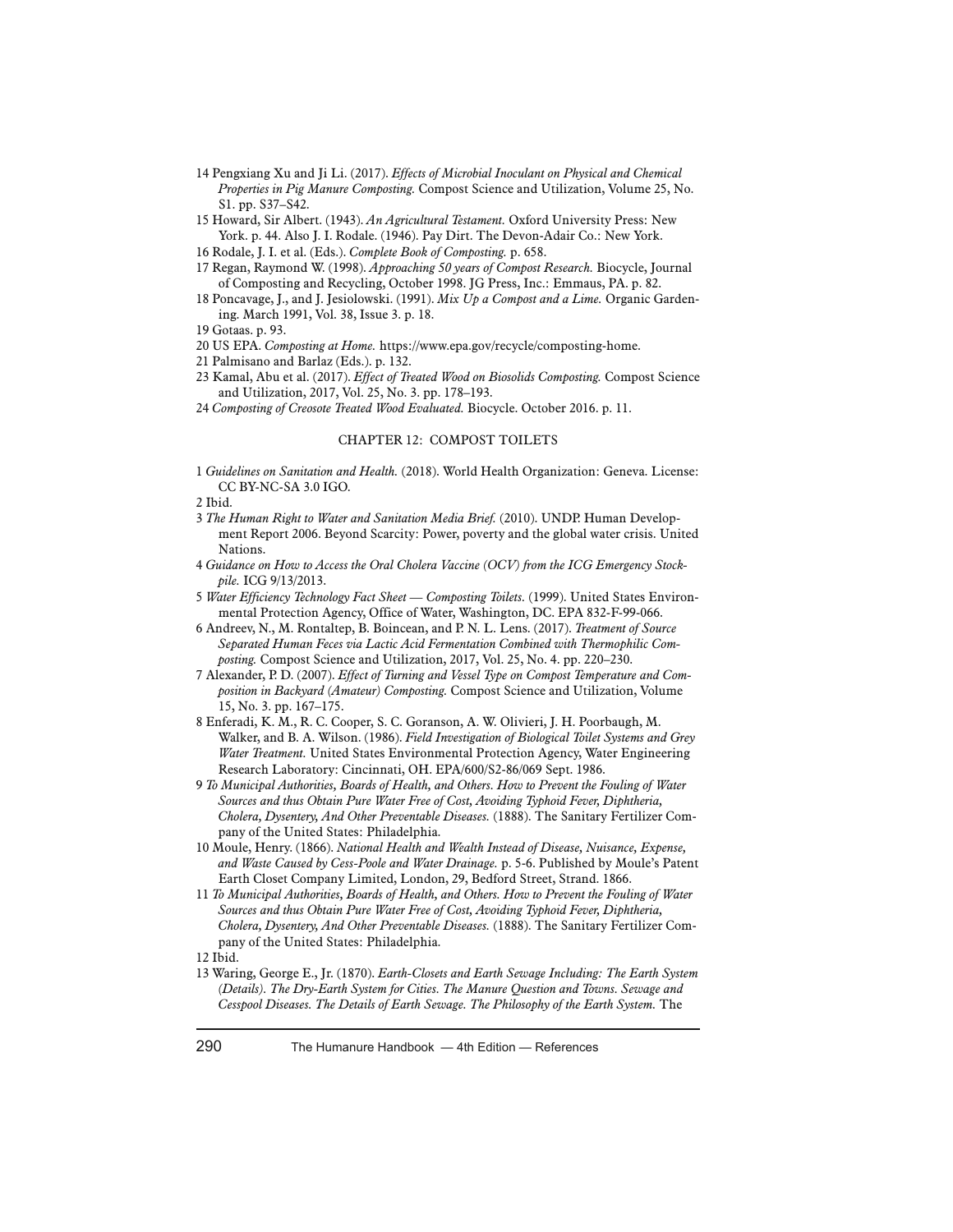Tribune Association: New York.

- 15 Ibid.
- 16 Ibid.
- 17 Ibid.
- 18 Ibid.
- 19 Ibid.
- 20 Reeder, M. M. (1998). *The radiological and ultrasound evaluation of ascariasis of the gastrointestinal, biliary, and respiratory tracts.* Semin Roentgenol 1998, 33:57.
- 21 Guidelines on Sanitation and Health.
- 22 Abbott, Rich. (2004). *Skaneateles Lake Watershed Composting Toilet Project.* Small Flows Quarterly, Spring 2004, Volume 5, No. 2.
- 23 Rybczynski, W. et al. (1982). *Appropriate Technology for Water Supply and Sanitation Low Cost Technology Options for Sanitation, A State of the Art Review and Annotated Bibliography.* World Bank. Transportation and Water Department: Washington, DC.
- 24 McGarry, Michael G., and Jill Stainforth (Eds.). (1978). *Compost, Fertilizer, and Biogas Production from Human and Farm Wastes in the People's Republic of China.* International Development Research Center: Ottawa, Canada. pp. 9, 10, 29, 32.

- 26 Winblad, Uno, and Wen Kilama. (1985). *Sanitation Without Water.* Macmillan Education Ltd.: London and Basingstoke. pp. 20–21.
- 27 Winblad, Uno (Ed.). (1998). *Ecological Sanitation.* Swedish International Development Cooperation Agency: Stockholm. p. 25.
- 28 *Clivus Multrum Maintenance Manual.* Clivus Multrum Inc. Lawrence, Mass.
- 29 Pickford, John. (1995). *Low-Cost Sanitation.* Intermediate Technology Publications: London. p. 68.
- 30 *Garbage*, Feb/Mar 1993, p. 35.
- 31 Composting Toilet Systems, PO Box 1928 (or 1211 Bergen Rd.), Newport, WA 99156, phone: (509) 447-3708; Fax: (509) 447-3753.

## CHAPTER 13: WORMS AND DISEASE

- 1 Kristof, Nicholas D. (1995). *Japanese Is Too Polite for Words.* Pittsburgh Post Gazette, Sunday, September 24, 1995. p. B-8.
- 2 Beeby, John. (1995). *The Tao of Pooh* (now titled *Future Fertility*). Ecology Action of the Midpeninsula: Willits, CA. Disclaimer and pp. 64–65.

- 4 Barlow, Ronald S. (1992). *The Vanishing American Outhouse.* Windmill Publishing Co.: El Cajon, CA. p. 2.
- 5 Warren, George M. (1922, revised 1928). *Sewage and Sewerage of Farm Homes.* U.S. Department of Agriculture, Farmer's Bulletin No. 1227. As seen in Ronald S. Barlow. (1992). *The Vanishing American Outhouse.* Windmill Publishing Co.: El Cajon, CA. pp. 107–110.
- 6 Shuval, Hillel I. et al. (1981). *Appropriate Technology for Water Supply and Sanitation Night Soil Composting.* International Bank for Reconstruction and Development (World Bank): Washington, DC. p. 8.
- 7 Tompkins, P., and C. Boyd. (1989). *Secrets of the Soil.* Harper and Row: New York. pp. 94– 95.
- 8 Howard, Sir Albert. (1947). *The Soil and Health: A Study of Organic Agriculture.* Schocken: New York. pp. 37–38.
- 9 Ibid. p. 173 (in the 2011 Oxford City Press edition).

10 Ibid. 174 (in the 2011 Oxford City Press edition).

11 Feachem et al. (1980). A*ppropriate Technology for Water Supply and Sanitation.* The World Bank, Director of Information and Public Affairs: Washington, DC.

<sup>14</sup> Ibid.

<sup>25</sup> Ibid.

<sup>3</sup> Ibid. pp. 11–12.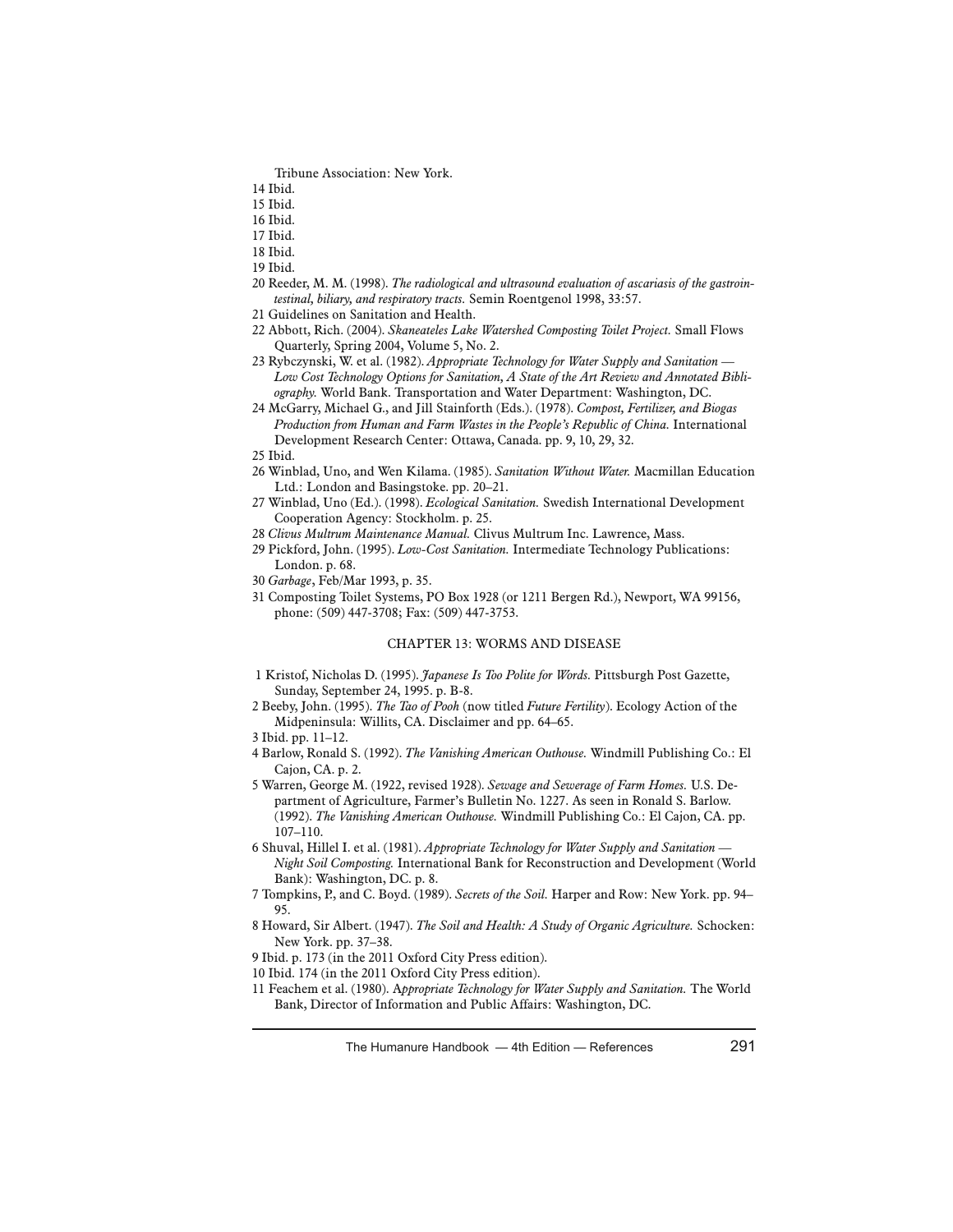- 12 Sterritt, Robert M. (1988). *Microbiology for Environmental and Public Health Engineers.* E. & F. N. Spon Ltd.: New York. p. 238.
- 13 Jervis, N. (1990). *Waste Not, Want Not.* Natural History. May 1990. p. 73.
- 14 Winblad, Uno (Ed.). (1998). *Ecological Sanitation.* Swedish International Development Cooperation Agency: Stockholm. p. 75.
- 15 Sterritt. pp. 59–60.
- 16 Palmisano, Anna C. and Morton A. Barlaz (Eds.). (1996). *Microbiology of Solid Waste.* CRC Press, Inc.: Boca Raton, FL. p. 159.
- 17 Gotaas, Harold B. (1956). *Composting Sanitary Disposal and Reclamation of Organic Wastes.* World Health Organization, Monograph Series Number 31: Geneva. p. 20.
- 18 Sopper, W. E. and L. T. Kardos (Eds.). (1973). *Recycling Treated Municipal Wastewater and Sludge Through Forest and Cropland.* The Pennsylvania State University: University Park, PA. pp. 248–251.
- 19 Ibid. pp. 251–252.
- 20 Shuval et al. p. 4.
- 21 Sterritt. p. 252.
- 22 Cheng, Thomas C. (1973). *General Parasitology.* Academic Press, Inc.: New York. p. 645.
- 23 Shuval et al. p.6.
- 24 Feachem et al.
- 25 Ibid.
- 26 Olson, O. W. (1974). *Animal Parasites Their Life Cycles and Ecology.* University Park Press: Baltimore, MD. pp. 451–452.
- 27 Crook, James. (1985). *Water Reuse in California.* Journal of the American Waterworks Association, v77, no. 7. As seen in van der Leeden et al., *The Water Encyclopedia.* (1990). Lewis Publishers: Chelsea, MI.
- 28 Boyd, R. F., and B. G. Hoerl. (1977). *Basic Medical Microbiology.* Little, Brown and Co.: Boston. p. 494.
- 29 Cheng. p. 645.
- 30 Sterritt. pp. 244–245.
- 31 https://www.health.ny.gov/environmental/water/drinking/coliform\_bacteria.htm.
- 32 Pokharel, Krishna, and Preetika Rana. *Troubled Waters.* The Wall Street Journal, October 21–22, 2017. p. C1.
- 33 Epstein, Elliot. (1998). *Pathogenic Health Aspects of Land Application.* Biocycle, September 1998. The JG Press, Inc.: Emmaus, PA. p. 64.
- 34 Solomon, Ethan B., et al. (2002). *Transmission of Escherichia coli 0157:H7 from Contaminated Manure and Irrigation Water to Lettuce Plant Tissue and Its Subsequent Internalization.* Applied and Environmental Microbiology, January 2002. Amer. Soc. for Microbiology. pp. 397–400.
- 35 Shuval et al. p. 5.
- 36 Feachem, et al. (1980). p. 231-236.
- 37 Franceys, R. et al. (1992). *A Guide to the Development of On-Site Sanitation.* World Health Organization: Geneva. p. 212.
- 38 Schoenfeld, M., and M. Bennett. (1992). *Water Quality Analysis of Wolf Creek* (unpublished manuscript). Slippery Rock University, Applied Ecology Course, PREE, Fall Semester (Prof. P. Johnson), Slippery Rock, PA.
- 39 USEPA. *Biosolids Technology Fact Sheet, Use of Composting for Biosolids Management.* EPA/832-F-02-024. (2002).
- 40 USEPA. Environmental Regulations and Technology, Control of Pathogens and Vector Attraction in Sewage Sludge, (Including Domestic Septage). Under 40 CFR Part 503. EPA/625/R-92/013. (2003).

43 Pomeranz, V. E., and D. Schultz. (1972). *The Mother's and Father's Medical Encyclopedia.*  The New American Library, Inc.: New York. p. 627.

<sup>41</sup> Ibid.

<sup>42</sup> Ibid.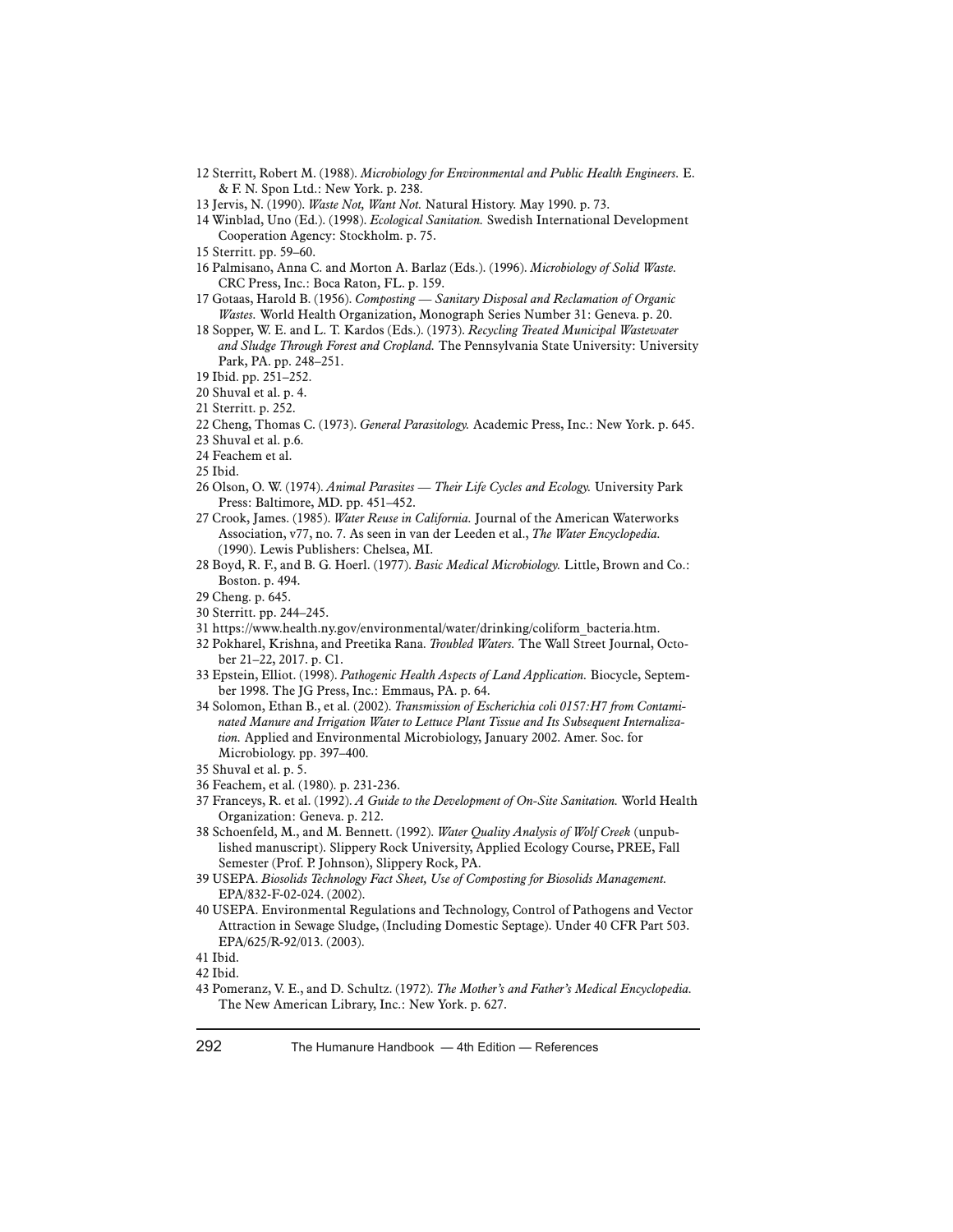- 44 Chandler, A. C., and C. P. Read. (1961). *Introduction to Parasitology.* John Wiley and Sons, Inc.: New York.
- 45 Brown, H. W., and F. A. Neva. (1983). *Basic Clinical Parasitology.* Appleton-Century-Crofts: Norwalk, CT. pp. 128–131. Also Pinworm destruction by composting mentioned in Gotaas. p. 20.
- 46 Ibid. 119–129.

47 Ibid.

- 48 Ibid.
- 49 Haug, Roger T. (1993). *The Practical Handbook of Compost Engineering.* CRC Press, Inc.: Boca Raton, FL. p. 141.
- 50 Shuval. p. 4.
- 51 Franceys, R. et al. p. 214.
- 52 Shuval. p. 7.

#### CHAPTER 14: TAO OF COMPOST

- 1 https://en.wikipedia.org/wiki/Tao.
- 2 Pan, Tian-Hao, et al. (2017). *Comparison of Cassava Distillery Residues and Straw as Bulking Agents for Full-scale Sewage Sludge Composting.* Compost Science and Utilization, 2017, Vol. 25, No. 1. pp. 1–12.
- 3 LaMotte Chemical Products Co., Chestertown, MD 21620.
- 4 Rodale, J. I. et al. (1960). *The Complete Book of Composting.* Rodale Books: Emmaus, PA. p. 650.
- 5 Kitto, Dick. (1988). *Composting: The Organic Natural Way.* Thorsons Publishers Ltd.: Wellingborough, UK. p. 103.
- 6 World of Composting Toilets Forum Update No. 3, Monday, November 2, 1998.
- 7 Del Porto, David, and Carol Steinfeld. (1999). *The Composting Toilet System Book*  editor's draft. Center for Ecological Pollution Prevention: Concord, MA.
- 8 Olexa, M. T. and Rebecca L. Trudeau. (1994). *How is the Use of Compost Regulated?* University of Florida, Florida Cooperative Extension Service, Document No. SS-FRE-19.
- 9 Pennsylvania Solid Waste Management Act, Title 35, Chapter 29A.
- 10 Pennsylvania Municipal Waste Planning, Recycling and Waste Reduction Act (1988), Title 53, Chapter 17A.
- 11 King, F. H. (1911). *Farmers of Forty Centuries.* Rodale Press, Inc.: Emmaus, PA. pp. 78, 202.

## CHAPTER 15: BUM RAP

- 1 Searchinger, Tim et al. (2018). *World Resources Report Creating a Sustainable Food Future — A Menu of Solutions to Feed Nearly 10 Billion People by 2050.* Synthesis Report, December 2018. World Resources Institute.
- 2 Saber, Mohammed, Hussein Fawzy Abouziena, Essam Mohamed Hoballah, Wafaa Mohamed Haggag, and Alaa El-Din Mohamed Zaghloul. (2016). *Sewage Farming: Benefits and Adverse Effects.* Research Journal of Pharmaceutical, Biological and Chemical Sciences.
- 3 Ibid.
- 4 Conrad, Z., M. T. Niles, D. A. Neher, E. D. Roy, N. E. Tichenor, L. Jahns. (2018). Relationship between food waste, diet quality, and environmental sustainability. PLoS ONE 13(4): e0195405. https://doi.org/10.1371/journal.pone.0195405.
- 5 US Environmental Protection Agency. (May 1998). *Characterization of Municipal Solid Waste in the United States: 1997 Update.* Report # EPA530-R-98-007. US Environmental Protection Agency: Washington, DC. pp. 29, 45.

<sup>6</sup> State of the World 1998. pp. 101, 166.

<sup>7</sup> *Basic Information about Landfill Gas.* Landfill Methane Outreach Program (LMOP).